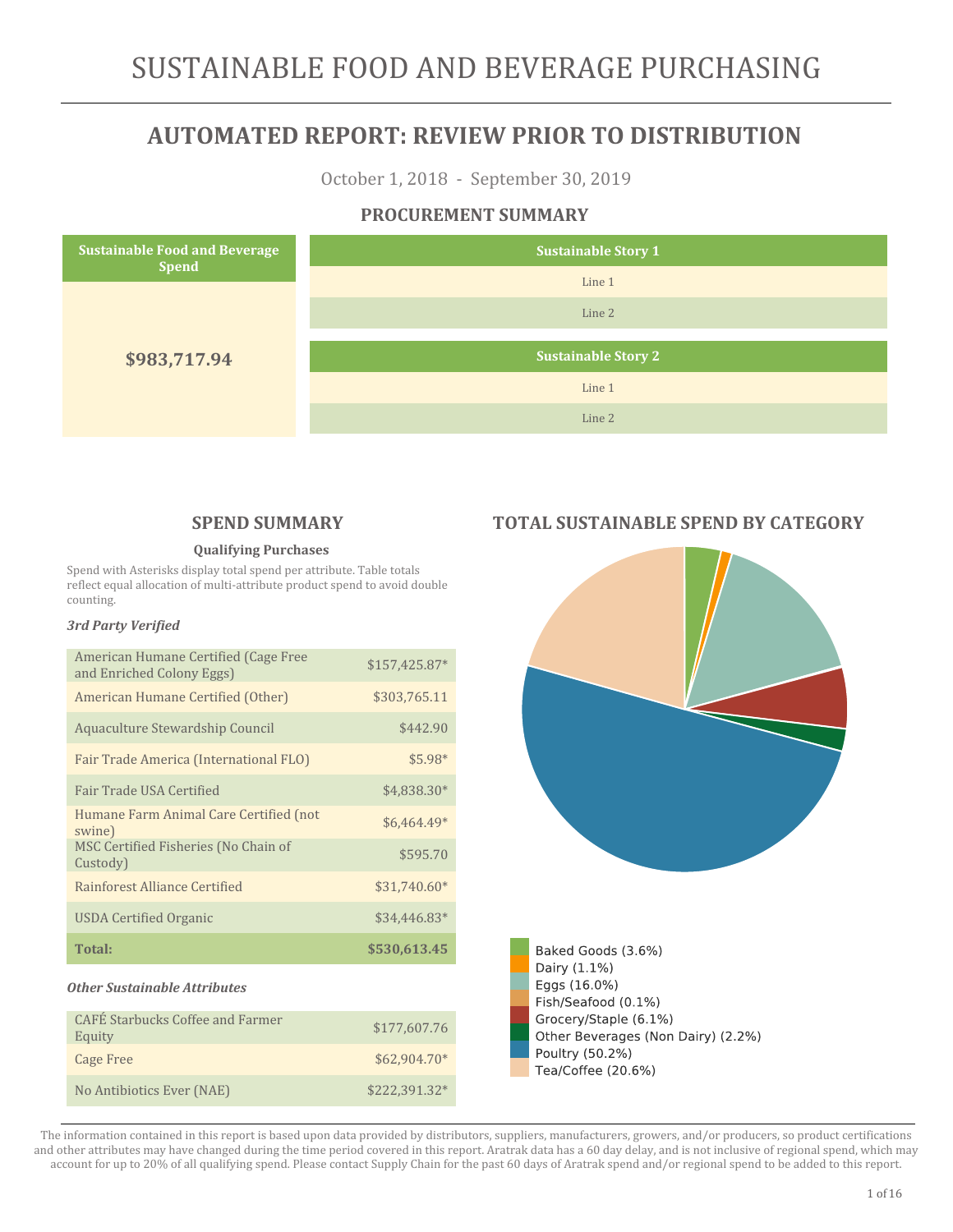October 1, 2018 - September 30, 2019

| Non GMO Verified                  | $$81.290.68*$ |
|-----------------------------------|---------------|
| <b>WBE-Business Certification</b> | \$8,632.15    |
| Total:                            | \$453,104.49  |

### **PRODUCT DETAILS**

#### **Baked Goods**

| Label/Brand/Producer | <b>Product</b>                                      | <b>Attribute Type</b>                  | <b>Sustainable Attribute</b>         | <b>Spend</b> |
|----------------------|-----------------------------------------------------|----------------------------------------|--------------------------------------|--------------|
| <b>LA BREA</b>       | <b>ARTISAN BREADS SANDWICH</b><br><b>MULTIGRAIN</b> | Other Sustainable<br>Attributes        | Non GMO Verified                     | \$2,810.98   |
| <b>LA BREA</b>       | <b>BREAD</b>                                        | Other Sustainable<br><b>Attributes</b> | Non GMO Verified                     | \$5,009.53   |
| <b>LA BREA</b>       | <b>BREAD FRENCH BAGUETTE</b>                        | Other Sustainable<br>Attributes        | Non GMO Verified                     | \$3,355.13   |
| <b>SWEETSTREETS</b>  | <b>CAKE</b>                                         | Other Sustainable<br>Attributes        | <b>WBE-Business</b><br>Certification | \$148.42     |
| <b>SWEETSTREETS</b>  | <b>DESSERT BARS VARIETY #12</b>                     | Other Sustainable<br>Attributes        | <b>WBE-Business</b><br>Certification | \$2,038.87   |
| <b>SWEETSTREETS</b>  | <b>DESSERT BARS VARIETY #8</b>                      | Other Sustainable<br>Attributes        | <b>WBE-Business</b><br>Certification | \$1,002.80   |
| <b>SWEETSTREETS</b>  | <b>DESSERT BARS VARIETY #9 UNSLICED</b><br>8X13     | Other Sustainable<br>Attributes        | <b>WBE-Business</b><br>Certification | \$2,348.72   |
| <b>LA BREA</b>       | <b>ROLLS</b>                                        | Other Sustainable<br>Attributes        | Non GMO Verified                     | \$5,269.50   |
| <b>LA BREA</b>       | ROLLS BREAD SANDWICH TELERA<br><b>SLICED</b>        | Other Sustainable<br>Attributes        | Non GMO Verified                     | \$3,612.64   |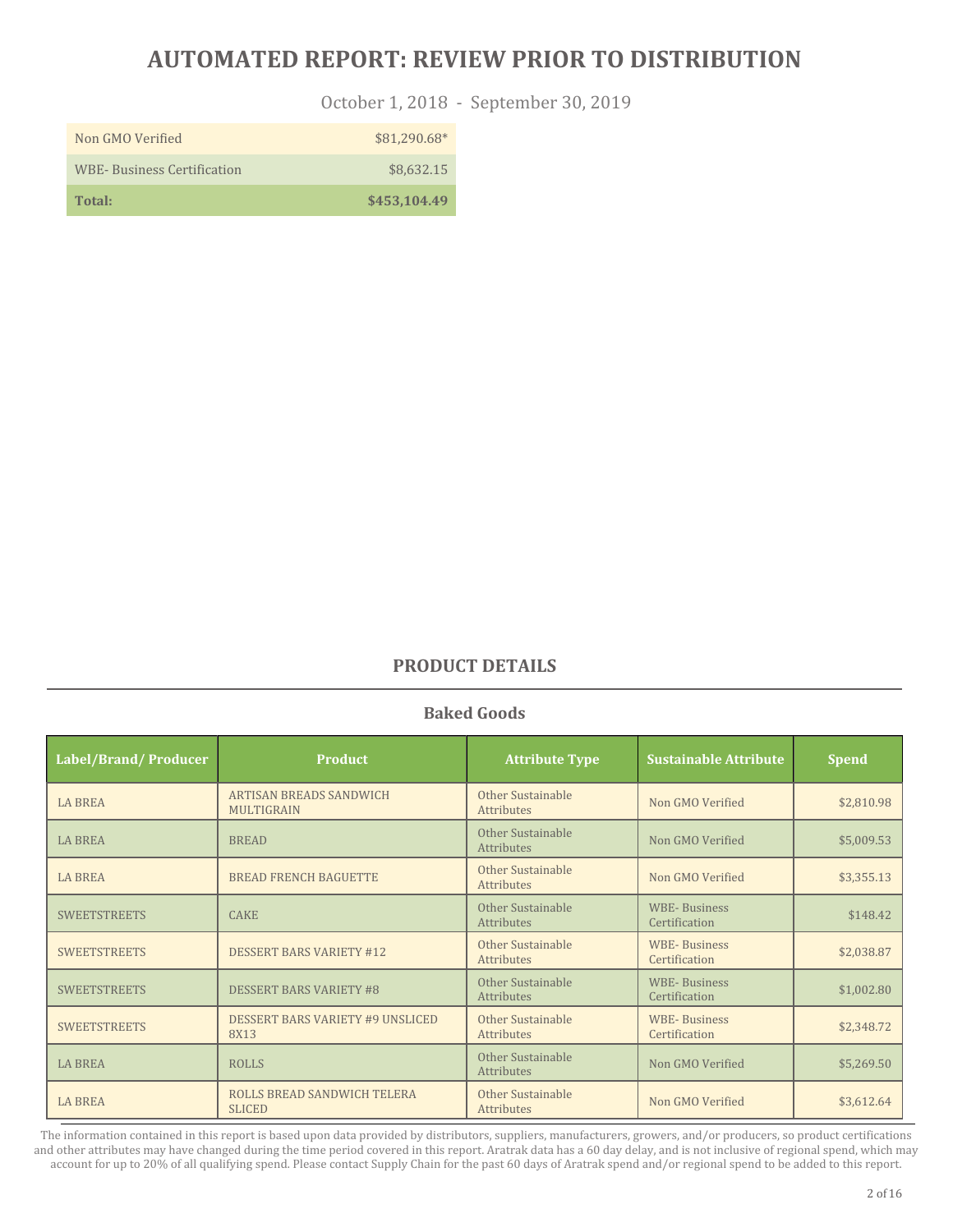October 1, 2018 - September 30, 2019

#### **Baked Goods**

| Label/Brand/Producer | <b>Product</b>                   | <b>Attribute Type</b>                  | <b>Sustainable Attribute</b> | <b>Spend</b> |
|----------------------|----------------------------------|----------------------------------------|------------------------------|--------------|
| <b>LA BREA</b>       | ROLLS CIABATTA 4X4 MULTIGRAIN    | Other Sustainable<br>Attributes        | Non GMO Verified             | \$5,723.80   |
| <b>LA BREA</b>       | ROLLS FOCACCIA PANINI            | Other Sustainable<br>Attributes        | Non GMO Verified             | \$2,536.74   |
| <b>LA BREA</b>       | ROLLS SANDWICH CIABATTA UNSLICED | Other Sustainable<br><b>Attributes</b> | Non GMO Verified             | \$1,825.79   |
| <b>Total</b>         |                                  |                                        |                              | \$35,682.92  |

#### **Dairy**

| Label/Brand/Producer        | <b>Product</b>                                         | <b>Attribute Type</b>           | <b>Sustainable Attribute</b>  | <b>Spend</b> |
|-----------------------------|--------------------------------------------------------|---------------------------------|-------------------------------|--------------|
| <b>HORIZON ORGANIC</b>      | MILK 2% CHOCOLATE CLUB                                 | 3rd Party Verified              | <b>USDA Certified Organic</b> | \$309.96     |
| <b>HORIZON ORGANIC</b>      | MILK 2% CHOCOLATE OG                                   | 3rd Party Verified              | <b>USDA Certified Organic</b> | \$315.90     |
| <b>STARBUCKS</b>            | <b>MILK HORIZON PLAIN</b>                              | 3rd Party Verified              | <b>USDA Certified Organic</b> | \$241.20     |
| <b>STARBUCKS</b>            | MILK VANILLA RTD                                       | 3rd Party Verified              | <b>USDA Certified Organic</b> | \$9,368.88   |
| <b>DANNON</b>               | YOGURT FRESH LIGHT N FIT VARIETY<br><b>STR PCH BLU</b> | Other Sustainable<br>Attributes | Non GMO Verified              | \$402.70     |
| <b>CHOBANI GREEK YOGURT</b> | YOGURT VANILLA GREEK NONFAT                            | Other Sustainable<br>Attributes | Non GMO Verified              | \$74.58      |
| <b>Total</b>                |                                                        |                                 |                               | \$10,713.22  |

#### **Eggs**

| Label/Brand/Producer                  | <b>Product</b>                          | <b>Attribute Type</b>                                  | <b>Sustainable Attribute</b>                                                                                                            | <b>Spend</b> |
|---------------------------------------|-----------------------------------------|--------------------------------------------------------|-----------------------------------------------------------------------------------------------------------------------------------------|--------------|
| <b>SAUDER</b>                         | FRESH BROWN EGG SHELL LARGE             | Other Sustainable<br>Attributes, 3rd Party<br>Verified | Cage Free, American<br>Humane Certified (Cage<br>Free and Enriched<br>Colony Eggs), Humane<br>Farm Animal Care<br>Certified (not swine) | \$6,464.49   |
| MICHAEL FOODS PRIVATE<br>LABEL        | <b>FRESH WHITE</b>                      | 3rd Party Verified                                     | American Humane<br>Certified (Cage Free and<br><b>Enriched Colony Eggs)</b>                                                             | \$194.25     |
| PAPETTI PRIVATE LABEL                 | <b>FROZEN EGG PATTIES SOUARE</b>        | 3rd Party Verified                                     | American Humane<br>Certified (Cage Free and<br><b>Enriched Colony Eggs)</b>                                                             | \$8,307.79   |
| MICHAEL FOODS PRIVATE<br><b>LABEL</b> | FROZEN EGG WHITES SUPER WHIP            | 3rd Party Verified                                     | American Humane<br>Certified (Cage Free and<br><b>Enriched Colony Eggs)</b>                                                             | \$50.09      |
| MICHAEL FOODS PRIVATE<br><b>LABEL</b> | <b>FROZEN OMELETS &amp; PATTIES EGG</b> | 3rd Party Verified                                     | American Humane<br>Certified (Cage Free and<br><b>Enriched Colony Eggs)</b>                                                             | \$2,079.77   |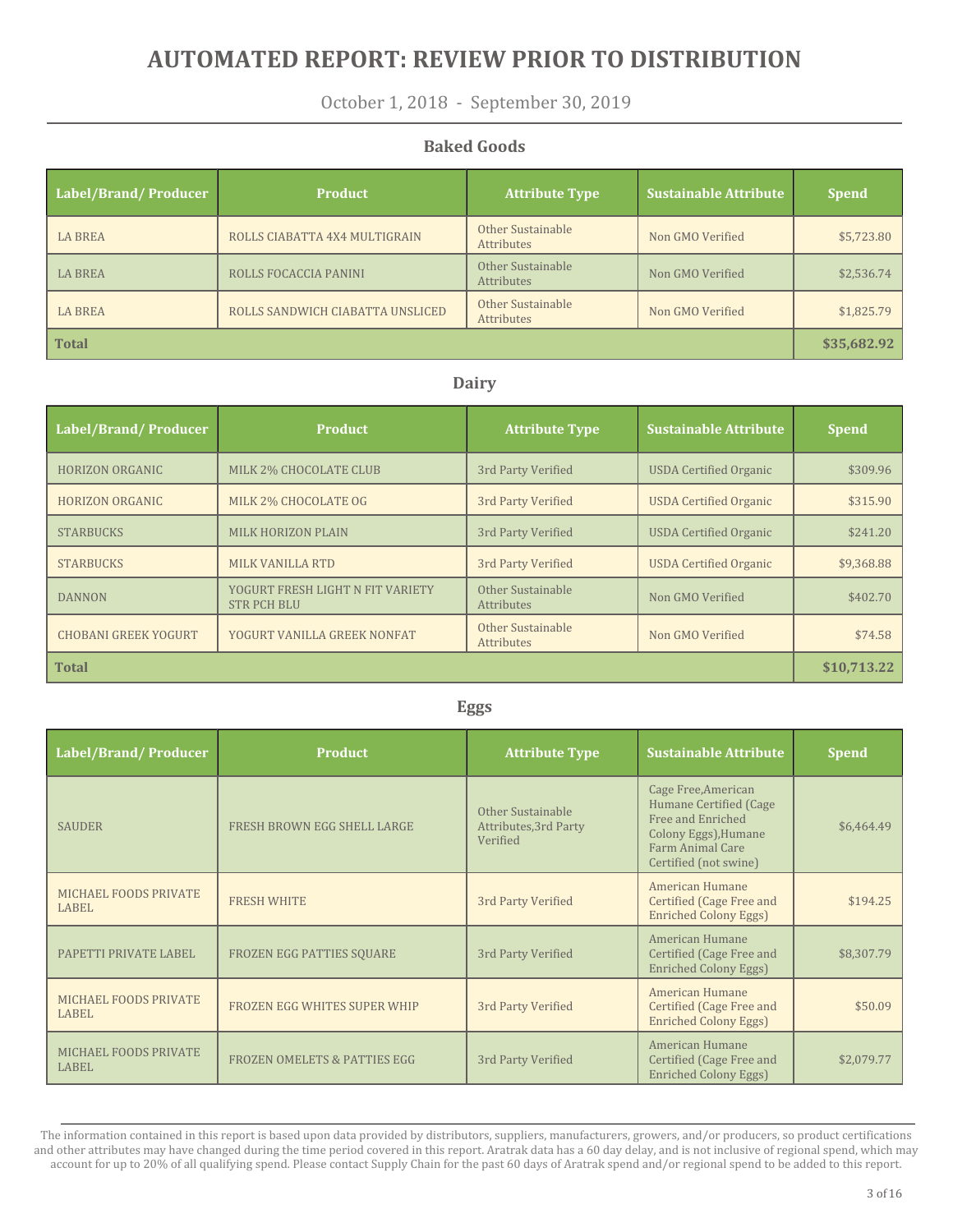October 1, 2018 - September 30, 2019

**Eggs**

| Label/Brand/ Producer                 | <b>Product</b>                                                         | <b>Attribute Type</b>                                         | <b>Sustainable Attribute</b>                                                       | <b>Spend</b> |
|---------------------------------------|------------------------------------------------------------------------|---------------------------------------------------------------|------------------------------------------------------------------------------------|--------------|
| <b>PAPETTI</b>                        | <b>FROZEN OMELETS &amp; PATTIES FRIED</b><br><b>NATURAL SHAPE</b>      | 3rd Party Verified                                            | American Humane<br>Certified (Cage Free and<br><b>Enriched Colony Eggs)</b>        | \$1,651.40   |
| <b>MICHAEL</b>                        | FROZEN OMELETS AND PATTIES EGG<br><b>SCRAMBLED MIX BREAKFAST BLEND</b> | 3rd Party Verified                                            | <b>American Humane</b><br>Certified (Cage Free and<br><b>Enriched Colony Eggs)</b> | \$3,947.61   |
| <b>MICHAEL</b>                        | <b>FROZEN OMELETS AND PATTIES</b><br><b>SCRAMBLE ROUND COOKED</b>      | 3rd Party Verified                                            | American Humane<br>Certified (Cage Free and<br><b>Enriched Colony Eggs)</b>        | \$463.97     |
| <b>MICHAEL</b>                        | FROZEN OMELETS EGG CHEDDAR<br><b>CHEESE FOLDED</b>                     | 3rd Party Verified                                            | American Humane<br>Certified (Cage Free and<br><b>Enriched Colony Eggs)</b>        | \$146.31     |
| PAPETTI PRIVATE LABEL                 | FROZEN OMELETS EGG CHEESE                                              | 3rd Party Verified                                            | American Humane<br>Certified (Cage Free and<br><b>Enriched Colony Eggs)</b>        | \$483.08     |
| <b>MICHAEL FOODS PRIVATE</b><br>LABEL | <b>HARD COOKED BOILED EGGS WHOLE</b><br>PEEL                           | 3rd Party Verified                                            | American Humane<br>Certified (Cage Free and<br><b>Enriched Colony Eggs)</b>        | \$350.64     |
| <b>MICHAEL FOODS PRIVATE</b><br>LABEL | HARD COOKED EGGS DRY WHOLE<br>PEELED PILLOW                            | 3rd Party Verified                                            | American Humane<br>Certified (Cage Free and<br><b>Enriched Colony Eggs)</b>        | \$16.90      |
| MGW (MG WALDBAUM)<br>PRIVATE LABEL    | HARD COOKED EGGS GOURMET<br><b>CHOPPED</b>                             | 3rd Party Verified                                            | American Humane<br>Certified (Cage Free and<br><b>Enriched Colony Eggs)</b>        | \$1,514.47   |
| <b>PAPETTI</b>                        | HARD COOKED EGGS HARDBOILED<br><b>WHOLE PILLOW</b>                     | 3rd Party Verified                                            | American Humane<br>Certified (Cage Free and<br><b>Enriched Colony Eggs)</b>        | \$1,622.85   |
| PAPETTI PRIVATE LABEL                 | HARD COOKED EGGS WHOLE PEELED<br><b>SELECT</b>                         | 3rd Party Verified                                            | American Humane<br>Certified (Cage Free and<br><b>Enriched Colony Eggs)</b>        | \$13,516.10  |
| <b>PAPETTI</b>                        | REFRIDGERATED LIQUID EGGS<br><b>SCRAMBLED MIX BAG N BOX</b>            | 3rd Party Verified                                            | American Humane<br>Certified (Cage Free and<br><b>Enriched Colony Eggs)</b>        | \$401.60     |
| <b>EASY EGGS</b>                      | REFRIGERATED LIQUID EGG SCRAMBLE<br><b>MIX BREAKFAST BLEND</b>         | 3rd Party Verified                                            | American Humane<br>Certified (Cage Free and<br><b>Enriched Colony Eggs)</b>        | \$2,111.93   |
| MICHAEL FOODS PRIVATE<br><b>LABEL</b> | REFRIGERATED LIQUID EGG SCRAMBLE<br><b>MIX CARTON</b>                  | 3rd Party Verified                                            | American Humane<br>Certified (Cage Free and<br><b>Enriched Colony Eggs)</b>        | \$30.44      |
| MICHAEL                               | REFRIGERATED LIQUID EGG WHOLE                                          | Other Sustainable<br><b>Attributes, 3rd Party</b><br>Verified | Cage Free, American<br>Humane Certified (Cage<br>Free and Enriched<br>Colony Eggs) | \$55,849.87  |
| <b>MICHAEL</b>                        | REFRIGERATED LIQUID EGG WHOLE<br><b>CITRUS ACID AHCCF</b>              | 3rd Party Verified                                            | American Humane<br>Certified (Cage Free and<br><b>Enriched Colony Eggs)</b>        | \$736.08     |
| <b>MICHAEL</b>                        | REFRIGERATED LIQUID EGG WHOLE W<br><b>GT</b>                           | Other Sustainable<br>Attributes, 3rd Party<br>Verified        | Cage Free, American<br>Humane Certified (Cage<br>Free and Enriched<br>Colony Eggs) | \$590.34     |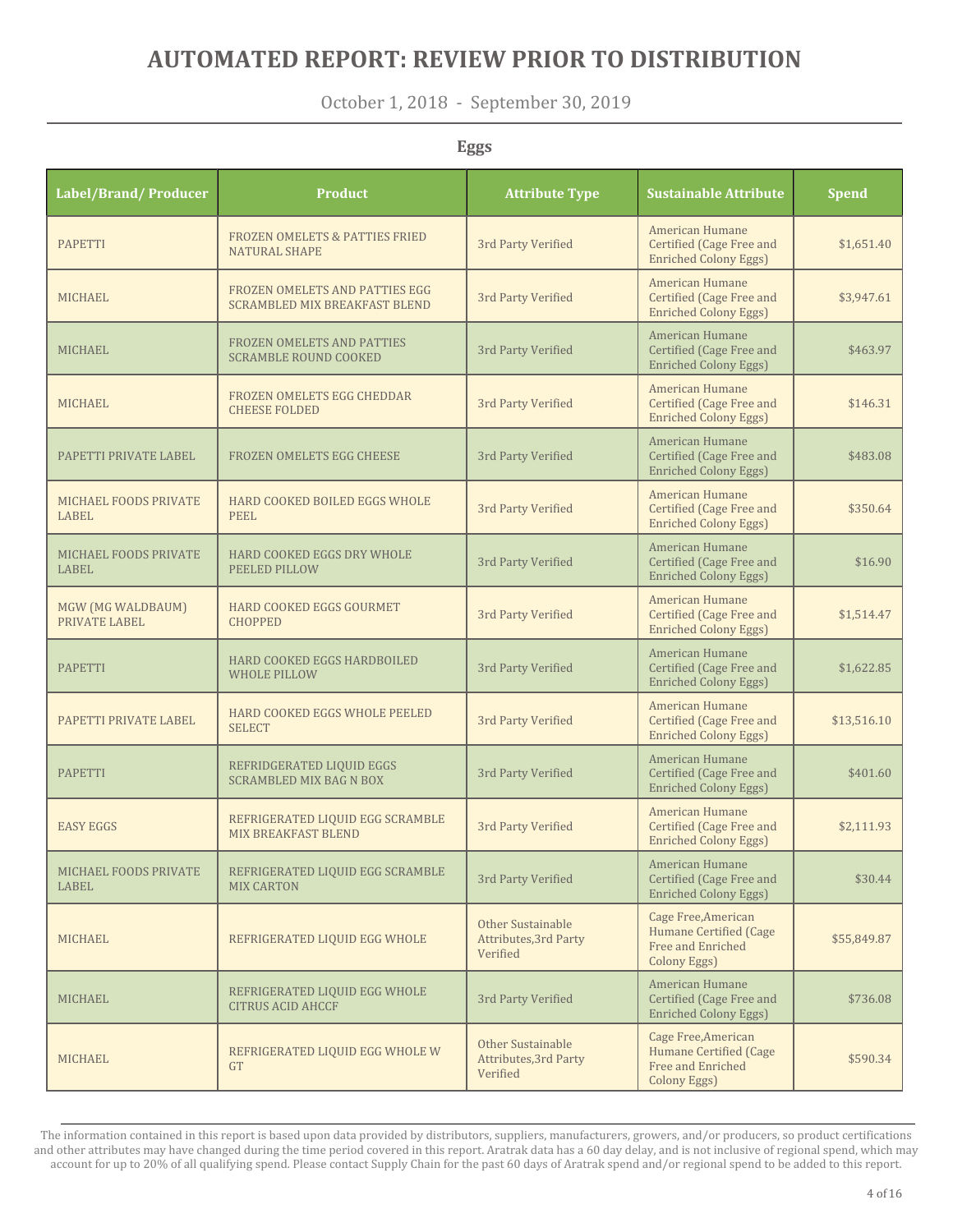October 1, 2018 - September 30, 2019

#### **Eggs Label/Brand/ Producer Product Attribute Type Sustainable Attribute Spend** PAPETTI PRIVATE LABEL REFRIGERATED LIQUID EGG YOLK 3rd Party Verified American Humane Certified (Cage Free and Enriched Colony Eggs) \$93.36 PAPETTI PRIVATE LABEL REFRIGERATED LIQUID EGGS BAG N BOX 3rd Party Verified American Humane Certified (Cage Free and Enriched Colony Eggs) \$3,435.25 MGW (MG WALDBAUM) PRIVATE LABEL REFRIGERATED LIQUID EGGS WHOLE REFRIGERATED LIQUID EGGS WHOLE<br>FRESH WITH CITRIC FRESH 3rd Party Verified American Humane Certified (Cage Free and Enriched Colony Eggs) \$52,396.68 MICHAEL FOODS PRIVATE LABEL REFRIGERATED LIQUID EGGS WHOLE REFRIGERATED LIQUID EGGS WHOLE<br>WITH CITRIC ACID American Humane Certified (Cage Free and Enriched Colony Eggs) \$918.28 PAPETTI REFRIGERATED LIQUID WHITES ULTRA 3rd Party Verified American Humane Certified (Cage Free and Enriched Colony Eggs) \$52.31 **Total \$157,425.86**

### **Fish/Seafood**

| Label/Brand/Producer              | <b>Product</b>                 | <b>Attribute Type</b> | <b>Sustainable Attribute</b>                            | <b>Spend</b> |
|-----------------------------------|--------------------------------|-----------------------|---------------------------------------------------------|--------------|
| PORTICO CLASSIC<br><b>SEAFOOD</b> | SALMON PINK LOIN SL/BL CHN     | 3rd Party Verified    | <b>MSC Certified Fisheries</b><br>(No Chain of Custody) | \$595.70     |
| PORTICO SIMPLY                    | <b>TILAPIA FILLET BLSL IPW</b> | 3rd Party Verified    | Aquaculture<br>Stewardship Council                      | \$442.90     |
| <b>Total</b>                      |                                |                       |                                                         | \$1,038.60   |

### **Grocery/Staple**

| Label/Brand/Producer                    | <b>Product</b>                                                        | <b>Attribute Type</b>                  | <b>Sustainable Attribute</b>                      | <b>Spend</b> |
|-----------------------------------------|-----------------------------------------------------------------------|----------------------------------------|---------------------------------------------------|--------------|
| <b>GARDEIN</b>                          | <b>BURGERS PATTIES BLACK BEAN VEGGIE</b><br>F                         | Other Sustainable<br>Attributes        | Non GMO Verified                                  | \$13,752.90  |
| <b>CASCADIAN FARM</b>                   | <b>CEREAL SS GRANOLA OATS &amp; HONEY</b>                             | 3rd Party Verified                     | <b>USDA Certified Organic</b>                     | \$20,334.48  |
| <b>FOOD SHOULD TASTE</b><br><b>GOOD</b> | CHIPS CORN SS TORTILLA MULTIGRAIN                                     | Other Sustainable<br><b>Attributes</b> | Non GMO Verified                                  | \$274.55     |
| <b>FOOD SHOULD TASTE</b><br><b>GOOD</b> | CHIPS OTHER SS FOOD SHOULD TASTE<br><b>GOOD TORTILLA SWEET POTATO</b> | Other Sustainable<br><b>Attributes</b> | Non GMO Verified                                  | \$219.60     |
| STACY'S PITA CHIP CO                    | CHIPS OTHER SS PITA PLN TFF SS                                        | Other Sustainable<br><b>Attributes</b> | Non GMO Verified                                  | \$146.19     |
| <b>STARBUCK</b>                         | <b>COOKIES SS</b>                                                     | Other Sustainable<br><b>Attributes</b> | <b>CAFÉ Starbucks Coffee</b><br>and Farmer Equity | \$581.10     |
| <b>FOSTER POULTRY FARMS</b>             | <b>CORN DOG ALL MEAT HNY BTR</b>                                      | Other Sustainable<br><b>Attributes</b> | No Antibiotics Ever<br>(NAE)                      | \$35.13      |
| <b>FOSTER POULTRY FARMS</b>             | <b>CORN DOG CHKN MINI HNY BTR</b>                                     | Other Sustainable<br><b>Attributes</b> | No Antibiotics Ever<br>(NAE)                      | \$48.46      |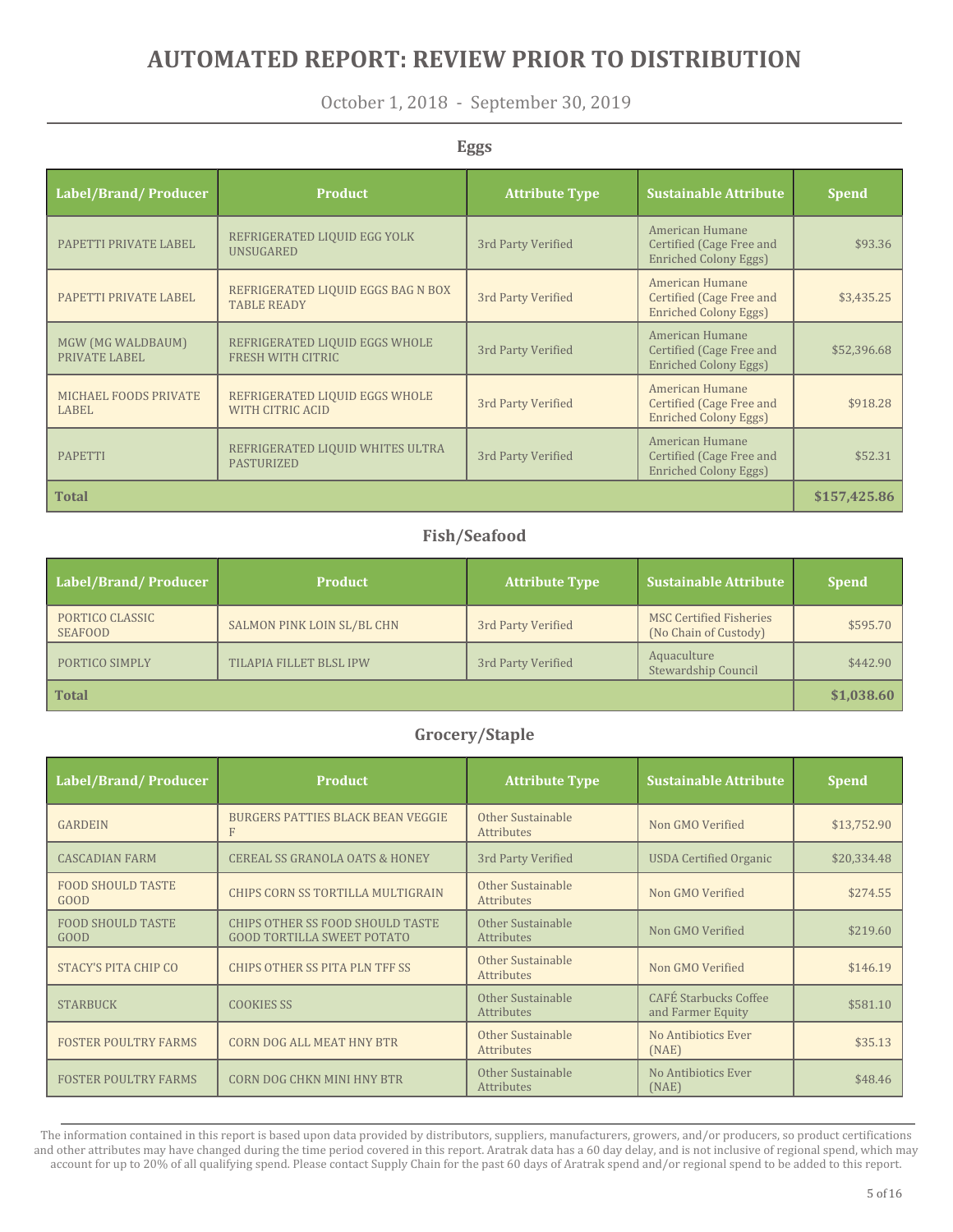October 1, 2018 - September 30, 2019

### **Grocery/Staple**

| Label/Brand/Producer                   | <b>Product</b>                                       | <b>Attribute Type</b>                  | <b>Sustainable Attribute</b>                      | <b>Spend</b> |
|----------------------------------------|------------------------------------------------------|----------------------------------------|---------------------------------------------------|--------------|
| <b>FOSTER FARMS PRIVATE</b><br>LABEL   | <b>CORN DOGS CHICKEN MINI CN</b><br><b>APPROVED</b>  | 3rd Party Verified                     | American Humane<br>Certified (Other)              | \$278.14     |
| <b>GARDEIN</b>                         | <b>ENTREES</b>                                       | Other Sustainable<br>Attributes        | Non GMO Verified                                  | \$1,101.00   |
| <b>D'ALLAS</b>                         | <b>GRAINS</b>                                        | Other Sustainable<br>Attributes        | Non GMO Verified                                  | \$515.08     |
| <b>WOODLAND FOODS</b><br>PRIVATE LABEL | <b>GRAINS</b>                                        | Other Sustainable<br>Attributes        | Non GMO Verified                                  | \$929.94     |
| <b>GLUTINO</b>                         | <b>GRANOLA, FRUIT, BREAKFAST BARS</b>                | Other Sustainable<br>Attributes        | Non GMO Verified                                  | \$67.80      |
| <b>BUTTERBALL/MEATS</b>                | <b>HOT DOGS TURKEY FRANKS 8X1 6 IN</b>               | 3rd Party Verified                     | American Humane<br>Certified (Other)              | \$694.66     |
| <b>SABRA DIPPING</b>                   | HUMMUS CLASSIC WITH PRETZELS                         | Other Sustainable<br>Attributes        | Non GMO Verified                                  | \$2,522.40   |
| <b>SABRA DIPPING</b>                   | HUMMUS RED PEPPER WITH PRETZELS                      | Other Sustainable<br><b>Attributes</b> | Non GMO Verified                                  | \$2,732.60   |
| <b>SABRA DIPPING</b>                   | <b>HUMMUS ROASTED GARLIC WITH</b><br><b>PRETZELS</b> | Other Sustainable<br>Attributes        | Non GMO Verified                                  | \$2,102.00   |
| <b>WOODLAND FOODS</b><br>PRIVATE LABEL | <b>LENTILS BEAN RED CHIEF</b>                        | Other Sustainable<br>Attributes        | Non GMO Verified                                  | \$77.54      |
| <b>HELLMANNS</b>                       | MAYONNAISE BOTTLE SQUEEZE                            | 3rd Party Verified                     | American Humane<br>Certified (Other)              | \$521.38     |
| <b>HELLMANNS</b>                       | MAYONNAISE DIETETIC SS LITE PACKET<br><b>STICK</b>   | 3rd Party Verified                     | American Humane<br>Certified (Other)              | \$229.21     |
| <b>HELLMANNS</b>                       | MAYONNAISE SS PACKET STICK                           | 3rd Party Verified                     | American Humane<br>Certified (Other)              | \$70.26      |
| <b>CARLA'S PASTA INC</b>               | PASTA MANICOTTI CHEESE                               | Other Sustainable<br>Attributes        | <b>WBE-Business</b><br>Certification              | \$997.70     |
| <b>BARILLA</b>                         | PASTA PRODUCTS GEMELLI                               | Other Sustainable<br>Attributes        | Non GMO Verified                                  | \$41.80      |
| <b>CARLA'S PASTA INC</b>               | PASTA TORTELLINI CHEESE PRECOOKED                    | Other Sustainable<br>Attributes        | <b>WBE-Business</b><br>Certification              | \$1,959.88   |
| <b>STARBUCK</b>                        | POCKETS/SANDWICHES                                   | Other Sustainable<br>Attributes        | <b>CAFÉ Starbucks Coffee</b><br>and Farmer Equity | \$4,819.92   |
| MCILHENNY CO. TABASCO                  | <b>SAUCE BOTTLED HOT</b>                             | Other Sustainable<br>Attributes        | Non GMO Verified                                  | \$1,990.55   |
| <b>CARLA'S PASTA INC</b>               | <b>SAUCE PESTO SUN DRIED TOMATO</b>                  | Other Sustainable<br>Attributes        | <b>WBE-Business</b><br>Certification              | \$135.75     |
| <b>D'ALLAS</b>                         | SEASONINGS GUMBO FILE GROUND                         | Other Sustainable<br>Attributes        | Non GMO Verified                                  | \$49.28      |
| <b>SNYDER'S OF HANOVER</b>             | <b>SNACKS</b>                                        | <b>Other Sustainable</b><br>Attributes | Non GMO Verified                                  | \$41.84      |
| <b>WESTMINSTER BAKERS</b>              | <b>SNACKS</b>                                        | Other Sustainable<br>Attributes        | Non GMO Verified                                  | \$1,275.72   |
| D'ALLAS                                | <b>SNACKS</b>                                        | 3rd Party Verified                     | <b>USDA Certified Organic</b>                     | \$96.84      |
| WOODLAND FOODS<br>PRIVATE LABEL        | <b>SNACKS</b>                                        | Other Sustainable<br>Attributes        | Non GMO Verified                                  | \$28.88      |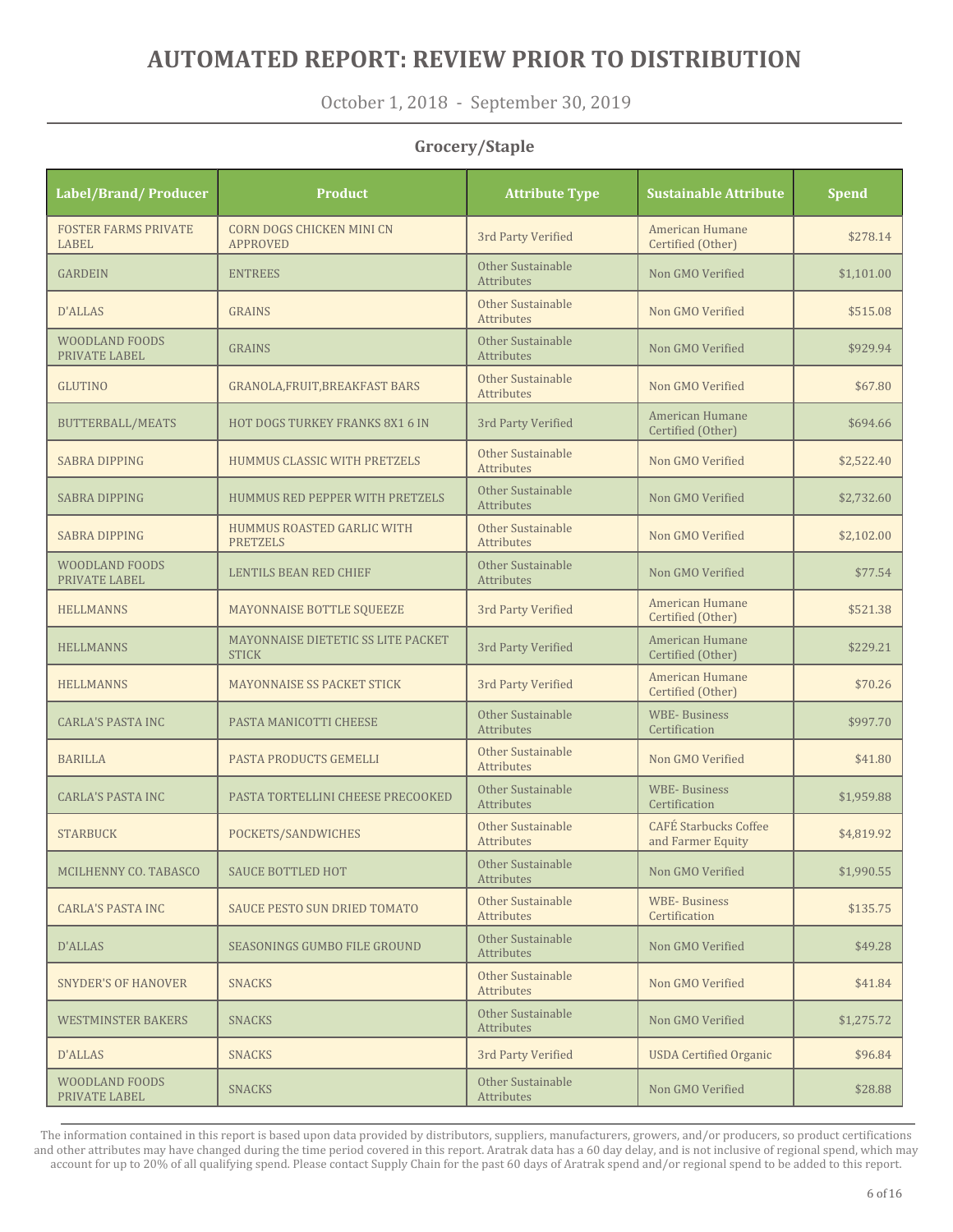October 1, 2018 - September 30, 2019

### **Grocery/Staple**

| Label/Brand/Producer          | <b>Product</b>                | <b>Attribute Type</b>           | <b>Sustainable Attribute</b>  | <b>Spend</b> |
|-------------------------------|-------------------------------|---------------------------------|-------------------------------|--------------|
| D'ALLAS                       | <b>SPICE ANISE SEED</b>       | Other Sustainable<br>Attributes | Non GMO Verified              | \$66.03      |
| <b>D'ALLAS</b>                | <b>SPICES CARDAMON GROUND</b> | Other Sustainable<br>Attributes | Non GMO Verified              | \$193.44     |
| D'ALLAS                       | <b>SPICES CUMIN WHOLE</b>     | 3rd Party Verified              | <b>USDA Certified Organic</b> | \$25.03      |
| <b>D'ALLAS</b>                | <b>SPICES PUMPKIN PIE</b>     | Other Sustainable<br>Attributes | Non GMO Verified              | \$160.46     |
| <b>D'ALLAS</b>                | <b>SPICES SAGE GROUND</b>     | Other Sustainable<br>Attributes | Non GMO Verified              | \$157.74     |
| <b>JAVA CITY</b>              | <b>SUGAR</b>                  | Other Sustainable<br>Attributes | Non GMO Verified              | \$43.00      |
| <b>DOMINO</b>                 | <b>SUGAR</b>                  | Other Sustainable<br>Attributes | Non GMO Verified              | \$59.27      |
| <b>SUGAR IN THE RAW</b>       | <b>SUGAR</b>                  | Other Sustainable<br>Attributes | Non GMO Verified              | \$646.00     |
| <b>RED GOLD PRIVATE LABEL</b> | <b>TOMATO PUREE</b>           | Other Sustainable<br>Attributes | Non GMO Verified              | \$43.50      |
| <b>Total</b>                  |                               |                                 |                               |              |

### **Other Beverages (Non Dairy)**

| Label/Brand/Producer                       | <b>Product</b>                                                                   | <b>Attribute Type</b>                                  | <b>Sustainable Attribute</b>                          | <b>Spend</b> |
|--------------------------------------------|----------------------------------------------------------------------------------|--------------------------------------------------------|-------------------------------------------------------|--------------|
| <b>STARBUCK</b>                            | BOTTLED WATER SPARKLING WATER ML<br><b>RASPBERRY</b>                             | Other Sustainable<br>Attributes                        | <b>CAFÉ Starbucks Coffee</b><br>and Farmer Equity     | \$410.40     |
| <b>NAKED JUICE</b>                         | <b>CAN BOTTLE CARTON SS BERRY BLAST</b>                                          | Other Sustainable<br>Attributes, 3rd Party<br>Verified | Non GMO Verified,<br>Rainforest Alliance<br>Certified | \$8.68       |
| <b>NAKED JUICE</b>                         | <b>CAN BOTTLE CARTON SS BLUE MACHINE</b>                                         | Other Sustainable<br>Attributes, 3rd Party<br>Verified | Non GMO Verified,<br>Rainforest Alliance<br>Certified | \$6.54       |
| <b>NAKED JUICE</b>                         | CAN BOTTLE CARTON SS DRINK BERRY<br><b>BLAST</b>                                 | Other Sustainable<br>Attributes, 3rd Party<br>Verified | Non GMO Verified,<br>Rainforest Alliance<br>Certified | \$1,203.77   |
| <b>NAKED JUICE</b>                         | CAN BOTTLE CARTON SS DRINK BLUE<br>MACHINE BLUEBERRY BLACKBERRY<br><b>BANANA</b> | Other Sustainable<br>Attributes, 3rd Party<br>Verified | Non GMO Verified,<br>Rainforest Alliance<br>Certified | \$1,092.59   |
| <b>NAKED JUICE</b>                         | CAN BOTTLE CARTON SS DRINK GREEN<br><b>MACHINE APPLE KIWI</b>                    | Other Sustainable<br>Attributes, 3rd Party<br>Verified | Non GMO Verified,<br>Rainforest Alliance<br>Certified | \$1,125.13   |
| <b>NAKED JUICE</b>                         | CAN BOTTLE CARTON SS DRINK MIGHTY<br><b>MANGO</b>                                | Other Sustainable<br>Attributes, 3rd Party<br>Verified | Non GMO Verified,<br>Rainforest Alliance<br>Certified | \$1,383.42   |
| <b>NAKED JUICE</b>                         | <b>CAN BOTTLE CARTON SS DRINK RED</b><br><b>MACHINE</b>                          | Other Sustainable<br>Attributes, 3rd Party<br>Verified | Non GMO Verified,<br>Rainforest Alliance<br>Certified | \$681.09     |
| <b>SUN ORCHARD PRIVATE</b><br><b>LABEL</b> | CAN BOTTLE CARTON SS JUICE LEMON<br>PASTEURIZED ULTRA PREMIUM                    | Other Sustainable<br>Attributes                        | Non GMO Verified                                      | \$569.40     |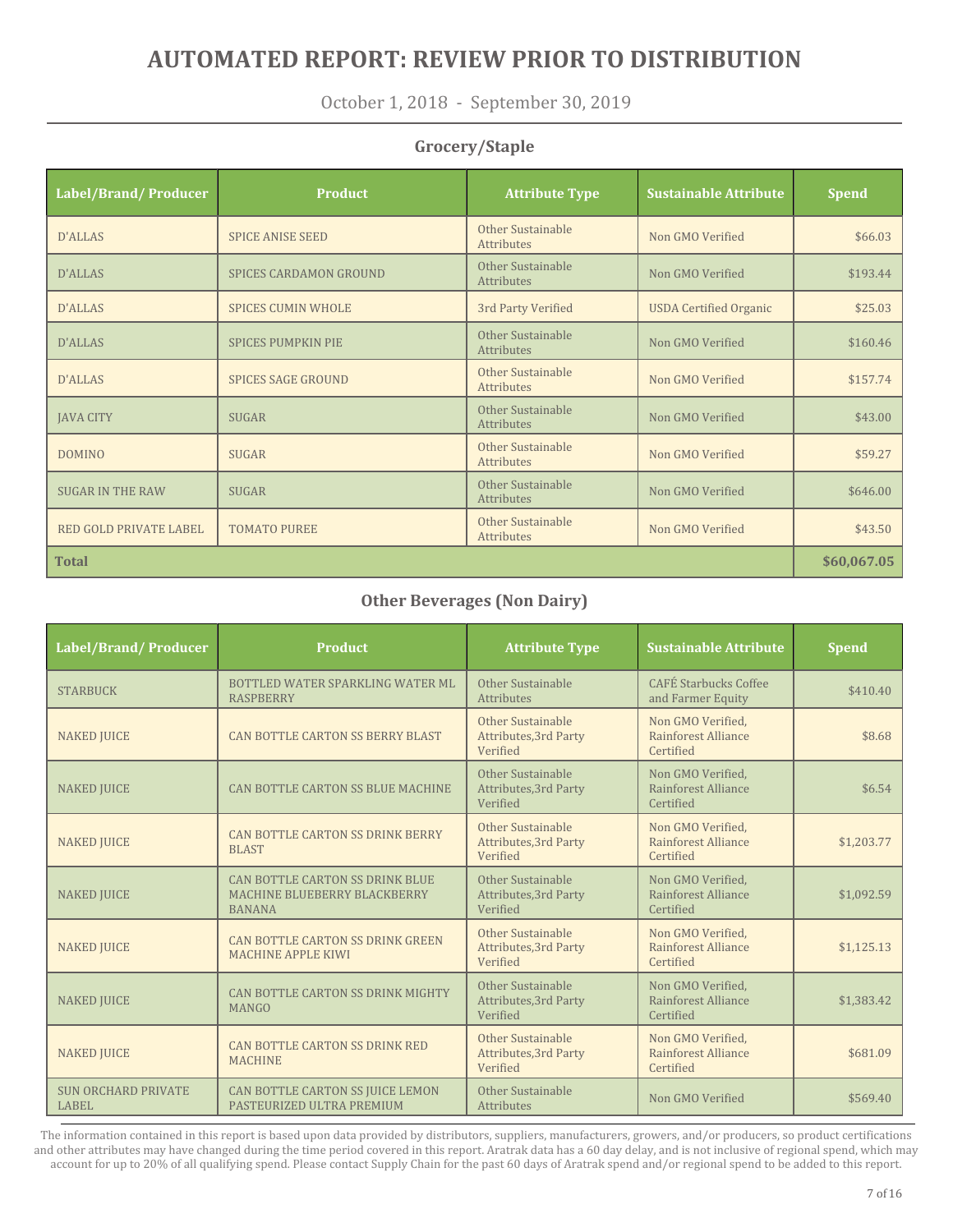October 1, 2018 - September 30, 2019

### **Other Beverages (Non Dairy)**

| Label/Brand/Producer                | <b>Product</b>                                                 | <b>Attribute Type</b>                                         | <b>Sustainable Attribute</b>                          | <b>Spend</b> |
|-------------------------------------|----------------------------------------------------------------|---------------------------------------------------------------|-------------------------------------------------------|--------------|
| <b>SUN ORCHARD PRIVATE</b><br>LABEL | CAN BOTTLE CARTON SS JUICE LIME<br>PASTEURIZED ULTRA PREMIUM   | Other Sustainable<br><b>Attributes</b>                        | Non GMO Verified                                      | \$832.47     |
| <b>NAKED JUICE</b>                  | CAN BOTTLE CARTON SS MIGHTY MANGO<br><b>ANTIOXIDANT</b>        | Other Sustainable<br>Attributes, 3rd Party<br>Verified        | Non GMO Verified,<br>Rainforest Alliance<br>Certified | \$6.54       |
| <b>NAKED JUICE</b>                  | <b>CAN BOTTLE CARTON SS STRAWBERRY</b><br><b>BANANA</b>        | Other Sustainable<br><b>Attributes, 3rd Party</b><br>Verified | Non GMO Verified,<br>Rainforest Alliance<br>Certified | \$365.40     |
| <b>STARBUCK</b>                     | <b>EVOLUTION ORANGE JUICE CAN</b>                              | Other Sustainable<br><b>Attributes</b>                        | <b>CAFÉ Starbucks Coffee</b><br>and Farmer Equity     | \$567.36     |
| <b>KEVITA</b>                       | <b>ISOTONICS BOTTLE SS SPARKLING</b><br>PROBIOTIC LEMON GINGER | 3rd Party Verified                                            | <b>USDA Certified Organic</b>                         | \$175.50     |
| <b>DOLE JUICE</b>                   | <b>JUICE DRINKS APPLE 100% BIB POS NEW</b>                     | Other Sustainable<br><b>Attributes</b>                        | Non GMO Verified                                      | \$297.36     |
| <b>DOLE JUICE</b>                   | <b>JUICE DRINKS ORANGE 100% BIB POS</b>                        | Other Sustainable<br><b>Attributes</b>                        | Non GMO Verified                                      | \$297.36     |
| <b>SILK</b>                         | MILK SOY CHOCOLATE ASEPTIC SHELF<br><b>STABLE PRISMA</b>       | <b>Other Sustainable</b><br><b>Attributes</b>                 | Non GMO Verified                                      | \$54.69      |
| <b>SILK</b>                         | MILK SOY CHOCOLATE BAG                                         | Other Sustainable<br>Attributes                               | Non GMO Verified                                      | \$4,153.60   |
| <b>KIKKOMAN</b>                     | MILK SOY CHOCOLATE PEARL                                       | 3rd Party Verified                                            | <b>USDA Certified Organic</b>                         | \$231.53     |
| NON-SPECIFIC                        | MILK SOY PLAIN ASEPTIC                                         | 3rd Party Verified                                            | <b>USDA</b> Certified Organic                         | \$639.15     |
| <b>KIKKOMAN</b>                     | MILK SOY VANILLA                                               | 3rd Party Verified                                            | <b>USDA Certified Organic</b>                         | \$35.62      |
| <b>SILK</b>                         | MILK SOY VANILLA BAG                                           | Other Sustainable<br><b>Attributes</b>                        | Non GMO Verified                                      | \$5,448.16   |
| <b>SILK</b>                         | MILK SOY VERY VANILLA ASEPTIC                                  | <b>Other Sustainable</b><br><b>Attributes</b>                 | Non GMO Verified                                      | \$106.68     |
| <b>SILK</b>                         | NON CARBONATED CAN BOX BOTTLE                                  | Other Sustainable<br>Attributes                               | Non GMO Verified                                      | \$1,676.96   |
| <b>STARBUCK</b>                     | NON CARBONATED MIX SPARKLING<br><b>WATER ML GRAPFRUIT</b>      | Other Sustainable<br>Attributes                               | <b>CAFÉ Starbucks Coffee</b><br>and Farmer Equity     | \$405.12     |
| <b>SILK</b>                         | NON CARBONATED PUREALMOND<br>ALMOND MILK DARK CHOCOLATE        | Other Sustainable<br><b>Attributes</b>                        | Non GMO Verified                                      | \$18.23      |
| <b>DOLE JUICE</b>                   | PRE MIX SYRUP BIB GOLDEN PINEAPPLE<br>30% POS                  | Other Sustainable<br><b>Attributes</b>                        | Non GMO Verified                                      | \$174.30     |
| <b>Total</b>                        |                                                                |                                                               |                                                       | \$21,967.05  |

### **Poultry**

| Label/Brand/Producer       | <b>Product</b>             | <b>Attribute Type</b>           | <b>Sustainable Attribute</b>         | <b>Spend</b> |
|----------------------------|----------------------------|---------------------------------|--------------------------------------|--------------|
| BUTTERBALL (POULTRY)       | <b>BACON TURKEY LAYFLT</b> | 3rd Party Verified              | American Humane<br>Certified (Other) | \$869.44     |
| <b>TYSON FOODS POULTRY</b> | <b>CHICKEN BREAST</b>      | Other Sustainable<br>Attributes | No Antibiotics Ever<br>(NAE)         | \$168.20     |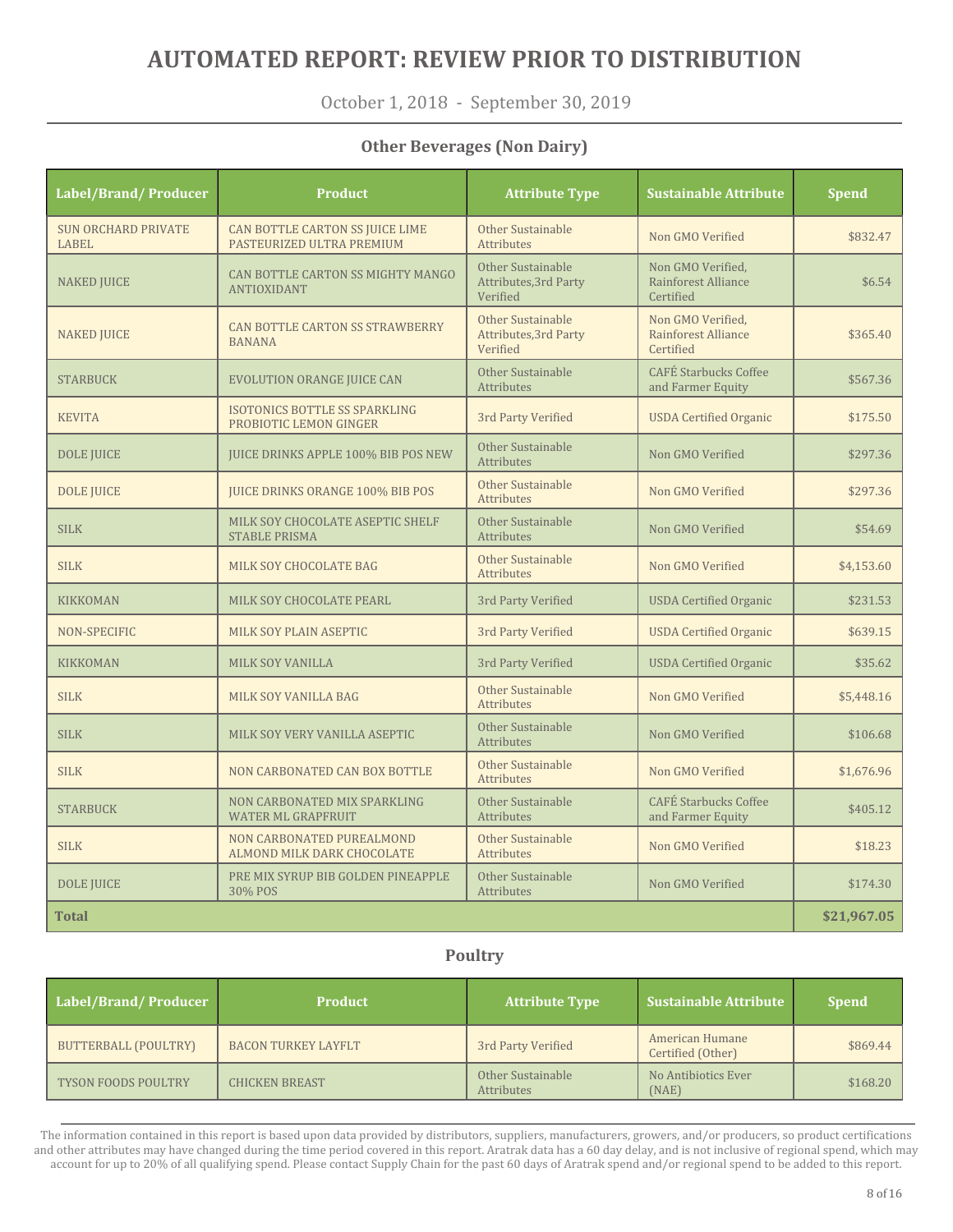October 1, 2018 - September 30, 2019

**Poultry**

#### **Label/Brand/ Producer Product Attribute Type Sustainable Attribute Spend** TYSON FOODS POULTRY CHICKEN BRST BRD HMSTL Other Sustainable **Attributes** No Antibiotics Ever (NAE) \$865.80 TYSON RED LABEL CHICKEN BRST BRD HMSTL NAE Other Sustainable Attributes No Antibiotics Ever  $(NAE)$   $NAB)$ TYSON FOODS POULTRY CHICKEN BRST BRD PCK Other Sustainable **Attributes** No Antibiotics Ever (NAE)  $$313.34$ TYSON RED LABEL CHICKEN BRST BRD PCK HMSTY NAE Other Sustainable Attributes No Antibiotics Ever (NAE) \$532.63 TYSON FOODS POULTRY CHICKEN BRST GRL MRK PCK Other Sustainable Attributes No Antibiotics Ever  $(NAE)$   $NAB)$   $NAB$ TYSON RED LABEL CHICKEN BRST GRL MRK PCK NAE Other Sustainable Attributes No Antibiotics Ever  $(NAE)$   $NAB$   $N215.02$ TYSON FOODS POULTRY CHICKEN BRST NUG TEMPURA Other Sustainable **Attributes** No Antibiotics Ever (NAE) \$16,751.36 TYSON RED LABEL CHICKEN BRST NUG TEMPURA NAE Other Sustainable Attributes No Antibiotics Ever  $(NAF)$   $NAF$ TYSON FOODS POULTRY CHICKEN BRST PTY BRD HMSTY Other Sustainable Attributes No Antibiotics Ever  $(NAE)$  \$20,313.25 TYSON RED LABEL CHICKEN BRST PTY BRD HMSTY NAE Other Sustainable Attributes No Antibiotics Ever \$30,320.15 TYSON FOODS POULTRY CHICKEN BRST STRIP GRL PCK Other Sustainable Attributes No Antibiotics Ever (NAE) \$114.33 TYSON RED LABEL CHICKEN BRST STRIP GRL PCK NAE Other Sustainable Attributes No Antibiotics Ever  $(NAE)$  \$114.30 TYSON TASTYBIRD CHICKEN COOKED BONELESS "WINGS" RED LABEL BREAST MEAT BRD HOMESTYLE Other Sustainable Attributes No Antibiotics Ever \$18,077.16 TYSON TASTYBIRD CHICKEN COOKED BREAST BONELESS RED LABEL GRILL MARKS Other Sustainable Attributes No Antibiotics Ever  $(NAE)$   $N0$  Alltibuotics Even  $\left\{ \right. \right.$  \$925.37 TYSON TASTYBIRD CHICKEN COOKED STRIPS BREAST MEAT GRILLED RED LABEL Other Sustainable **Attributes** No Antibiotics Ever  $(NAE)$  \$38.11 SYSCO CLASSIC CHICKEN CVP WHL W/OG FRESH 3rd Party Verified USDA Certified Organic \$510.60 TYSON TASTYBIRD CHICKEN RAW BREAST BREADED HOMESTYLE RTC RED LABEL Other Sustainable Attributes No Antibiotics Ever  $(NAE)$   $(NAE)$   $(1,332.00)$ TYSON TASTYBIRD CHICKEN RAW PATTY BREAST HOMESTYLE RED LABEL Other Sustainable Attributes No Antibiotics Ever  $(NAF)$  \$61,346.31 TYSON FOODS POULTRY CHICKEN WING BNLS HMSTY **CHICKEN** Attributes No Antibiotics Ever (NAE)  $$473.48$ TYSON RED LABEL CHICKEN WING BNLS HMSTY NAE Other Sustainable **Attributes** No Antibiotics Ever  $(NAF)$   $NAF$ BUTTERBALL (POULTRY) FRANK TURKEY 6 IN 3rd Party Verified American Humane Experimental municipal certified (Other) 3331.00 BUTTERBALL LLC **FRANK TURKEY 8X1 6 IN** 3rd Party Verified **American Humane** American figure<br>Certified (Other)  $$65.76$ FARM TO FAMILY RAW GRND TRKY P Other Sustainable Attributes,3rd Party Verified No Antibiotics Ever (NAE),American Humane Certified (Other) \$7,789.14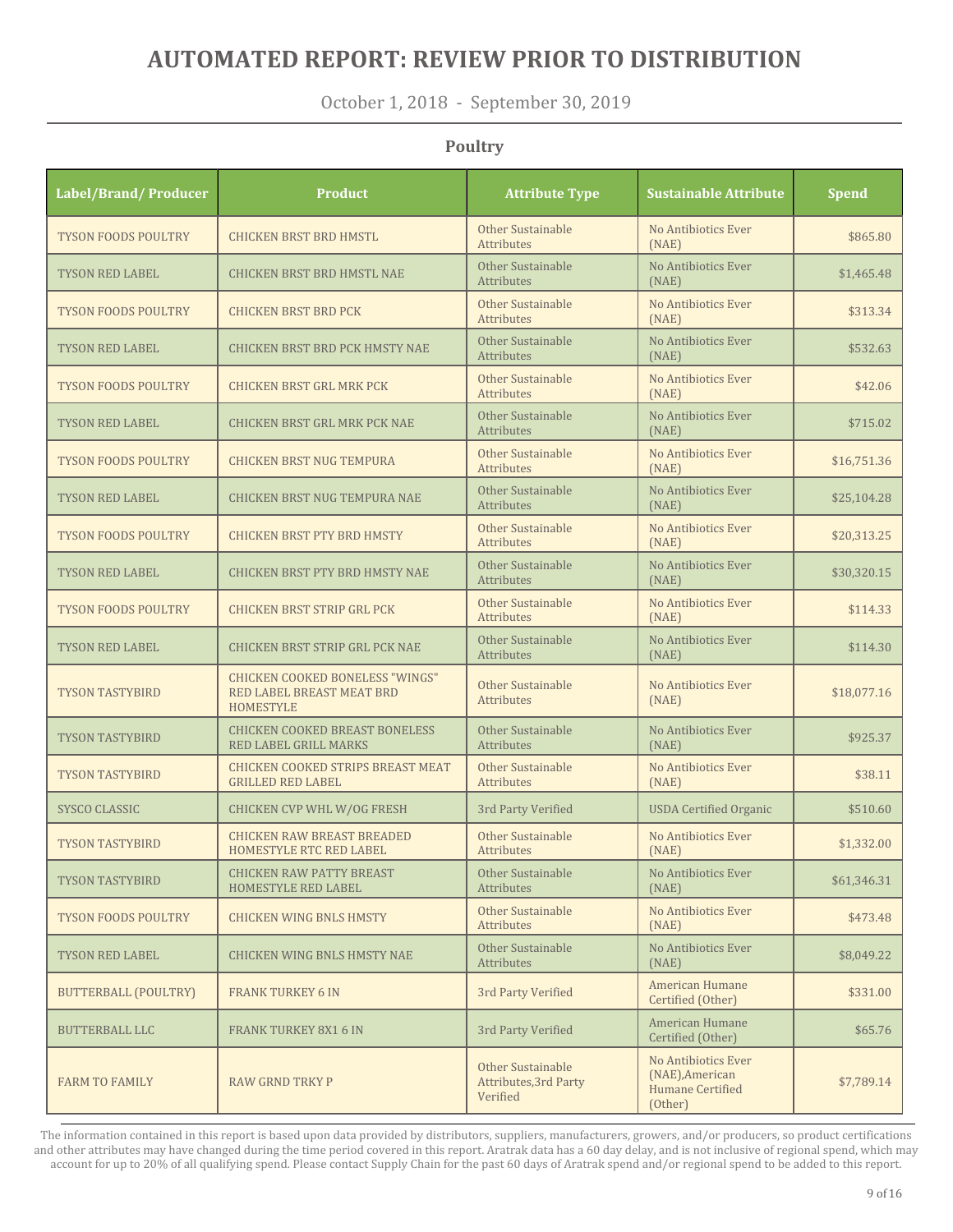October 1, 2018 - September 30, 2019

**Poultry**

#### **Label/Brand/ Producer Product Attribute Type Sustainable Attribute Spend** FARM TO FAMILY RAW TRKY RST PK Other Sustainable Attributes,3rd Party Verified No Antibiotics Ever (NAE),American Humane Certified (Other) \$6,536.77 BUTTERBALL/MEATS TURKEY BACON LAYFLAT 3rd Party Verified American Humane American figure<br>Certified (Other)  $$936.32$ BUTTERBALL/MEATS PRIVATE LABEL TURKEY BREAST OVEN ROASTED 3rd Party Verified American Humane<br>SKINLESS DELI (Other) American Humane<br>Certified (Other) \$55,333.08 BUTTERBALL LLC TURKEY BREAST SLI O RSTD 3rd Party Verified American Humane Experimental frumane<br>Certified (Other)  $$103.46$ BUTTERBALL LLC TURKEY BREAST SLI O RSTD BRN 3rd Party Verified American Humane American Humane<br>Certified (Other) \$5,049.12 BUTTERBALL (POULTRY) TURKEY BREAST SLICED O/RSTD BRN 3rd Party Verified American Humane American Humane<br>Certified (Other) \$12,513.43 BUTTERBALL (POULTRY) TURKEY BREAST SLICED SMK 3rd Party Verified American Humane American Humane<br>Certified (Other) \$252.35 PERDUE FARMS INC TURKEY BRST BNLS RAW FOIL Other Sustainable Attributes No Antibiotics Ever (NAE)  $$1,874.60$ BUTTERBALL LLC TURKEY BRST O R SKL DEL ARAMRK 3rd Party Verified American Humane American Humane<br>Certified (Other) \$15,718.18 BUTTERBALL (POULTRY) TURKEY BRST O/R SKL DEL ARAMRK 3rd Party Verified American Humane Exertified (Other) \$26,835.67 BUTTERBALL LLC TURKEY BRST RST RAW SKON 3rd Party Verified American Humane Exile Transformation Certified (Other) BUTTERBALL (POULTRY) TURKEY BRST RST RAW SKON 3rd Party Verified American Humane American numane<br>Certified (Other) \$16,022.24 CAROLINA TURKEY PRIVATE LABEL TURKEY BURGER PATTY FRITTER WHITE NAT ARA Other Sustainable Attributes,3rd Party Verified No Antibiotics Ever (NAE),American Humane Certified (Other) \$8,359.48 BUTTERBALL/MEATS TURKEY COOKED BREAST SLICE TURKEY COOKED BREAST SLICE 3rd Party Verified American Humane<br>CARAMEL OVEN ROASTED 3rd Party Verified Certified (Other) American Humane<br>Certified (Other) \$23,534.40 CAROLINA TURKEY PRIVATE LABEL TURKEY COOKED SLICED BREAST OVEN 3rd Party Verified American Humane<br>ROASTED (Other) American Humane \$103.46 BUTTERBALL/MEATS TURKEY COOKED SLICED BREAST 3rd Party Verified American Humane American Humane<br>Certified (Other) \$404.16 FARM TO FAMILY TURKEY GRND ALL NAT NAE ARA Other Sustainable Attributes No Antibiotics Ever (NAE) \$652.96 CAROLINA TURKEY PRIVATE LABEL TURKEY GROUND Other Sustainable Attributes,3rd Party Verified No Antibiotics Ever (NAE),American Humane Certified (Other) \$1,721.44 BUTTERBALL/MEATS TURKEY GROUND FROZEN 3rd Party Verified American Humane Experimental frumane<br>Certified (Other)  $$619.06$ BUTTERBALL (POULTRY) TURKEY GROUND FRZN 3rd Party Verified American Humane Exile Transformation Certified (Other)  $BUTTERBALL (POUTRY)$  TURKEY GROUND PTY FRZN 3rd Party Verified American Humane American fidulatie and the state of the set of the set of the set of the set of the set of the set of the set of the set of the set of the set of the set of the set of the set of the set of the set of the set of the set of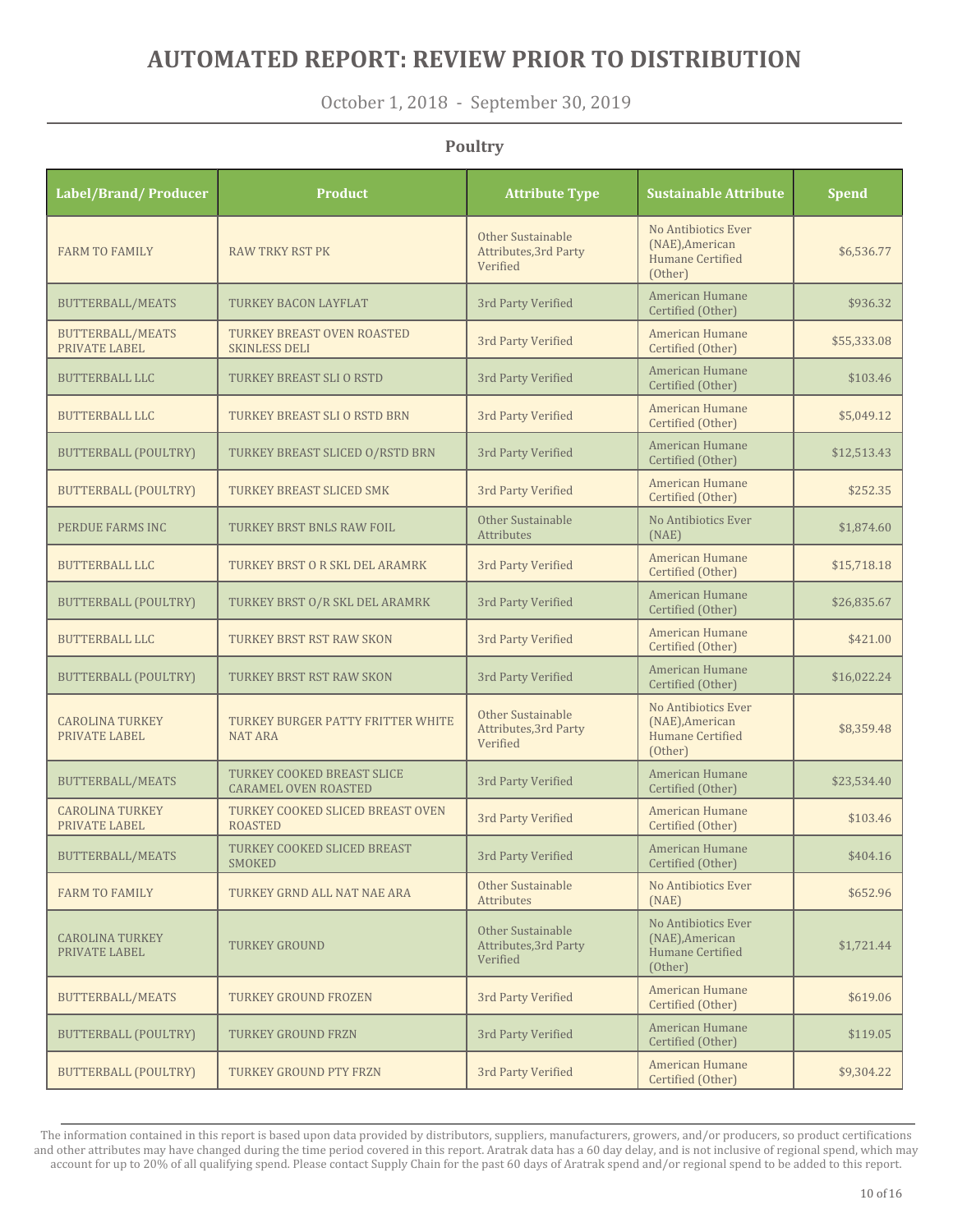October 1, 2018 - September 30, 2019

| Label/Brand/Producer                     | <b>Product</b>                                  | <b>Attribute Type</b>                                  | <b>Sustainable Attribute</b>                                                 | <b>Spend</b> |
|------------------------------------------|-------------------------------------------------|--------------------------------------------------------|------------------------------------------------------------------------------|--------------|
| <b>FARM TO FAMILY</b>                    | TURKEY PATTY WHT NAT NAE ARA                    | Other Sustainable<br><b>Attributes</b>                 | No Antibiotics Ever<br>(NAE)                                                 | \$1,774.08   |
| <b>BUTTERBALL/MEATS</b>                  | TURKEY RAW BREAST ROAST 18% SKIN<br>ON          | 3rd Party Verified                                     | American Humane<br>Certified (Other)                                         | \$22,516.37  |
| <b>CAROLINA TURKEY</b><br>PRIVATE LABEL  | <b>TURKEY RAW WHOLE</b>                         | 3rd Party Verified                                     | American Humane<br>Certified (Other)                                         | \$251.23     |
| <b>BUTTERBALL LLC</b>                    | TURKEY SAUS BKFST LNK ARA                       | 3rd Party Verified                                     | American Humane<br>Certified (Other)                                         | \$4,618.77   |
| BUTTERBALL (POULTRY)                     | TURKEY SAUS BKFST LNK ARA                       | 3rd Party Verified                                     | American Humane<br>Certified (Other)                                         | \$7,242.45   |
| <b>BUTTERBALL LLC</b>                    | TURKEY SAUS BKFST PTY ARA                       | 3rd Party Verified                                     | American Humane<br>Certified (Other)                                         | \$5,393.01   |
| <b>BUTTERBALL (POULTRY)</b>              | TURKEY SAUS BKFST PTY ARA                       | 3rd Party Verified                                     | American Humane<br>Certified (Other)                                         | \$8,457.89   |
| <b>BUTTERBALL/MEATS</b>                  | <b>TURKEY SAUSAGE</b>                           | 3rd Party Verified                                     | American Humane<br>Certified (Other)                                         | \$34,704.13  |
| <b>BUTTERBALL/MEATS</b><br>PRIVATE LABEL | TURKEY SAUSAGE LINK RAW                         | 3rd Party Verified                                     | American Humane<br>Certified (Other)                                         | \$271.81     |
| <b>BUTTERBALL LLC</b>                    | <b>TURKEY SAUSAGE LINK RAW</b>                  | 3rd Party Verified                                     | <b>American Humane</b><br>Certified (Other)                                  | \$271.81     |
| <b>CAROLINA TURKEY</b><br>PRIVATE LABEL  | <b>TURKEY SMOKED BREAST</b>                     | Other Sustainable<br>Attributes, 3rd Party<br>Verified | No Antibiotics Ever<br>(NAE), American<br><b>Humane Certified</b><br>(Other) | \$6,537.40   |
| <b>BUTTERBALL/MEATS</b>                  | TURKEY SMOKED BREAST CLASSIC<br><b>SKINLESS</b> | 3rd Party Verified                                     | <b>American Humane</b><br>Certified (Other)                                  | \$467.42     |
| <b>BUTTERBALL LLC</b>                    | TURKEY SMOKED CLS SKLS                          | 3rd Party Verified                                     | American Humane<br>Certified (Other)                                         | \$467.58     |
| <b>BUTTERBALL LLC</b>                    | TURKEY WHL HEN A TMR                            | 3rd Party Verified                                     | American Humane<br>Certified (Other)                                         | \$4,024.02   |
| <b>BUTTERBALL LLC</b>                    | TURKEY WHL TOM SEMI BNLS RAW                    | 3rd Party Verified                                     | American Humane<br>Certified (Other)                                         | \$251.64     |
| <b>BUTTERBALL/MEATS</b>                  | TURKEY, PATTY                                   | 3rd Party Verified                                     | <b>American Humane</b><br>Certified (Other)                                  | \$13,553.67  |
| <b>Total</b>                             |                                                 |                                                        |                                                                              | \$493,845.52 |

#### **Poultry**

#### **Tea/Coffee**

| Label/Brand/Producer  | <b>Product</b>                                     | <b>Attribute Type</b>                  | <b>Sustainable Attribute</b>                      | <b>Spend</b> |
|-----------------------|----------------------------------------------------|----------------------------------------|---------------------------------------------------|--------------|
| <b>STARBUCKS</b>      | COFFE ICED CANNED BOTTLED CN<br><b>ENERGY</b>      | Other Sustainable<br><b>Attributes</b> | <b>CAFÉ Starbucks Coffee</b><br>and Farmer Equity | \$904.17     |
| <b>STARBUCKS</b>      | <b>COFFE WHOLE BEAN WB DECAF</b><br><b>SUMATRA</b> | Other Sustainable<br><b>Attributes</b> | <b>CAFÉ Starbucks Coffee</b><br>and Farmer Equity | \$695.70     |
| <b>GREEN MOUNTAIN</b> | <b>COFFEE CUP BREAKFAST BLEND</b>                  | 3rd Party Verified                     | Fair Trade USA Certified                          | \$40.60      |
| <b>GREEN MOUNTAIN</b> | <b>COFFEE CUP FRENCH ROAST</b>                     | 3rd Party Verified                     | Fair Trade USA Certified                          | \$81.20      |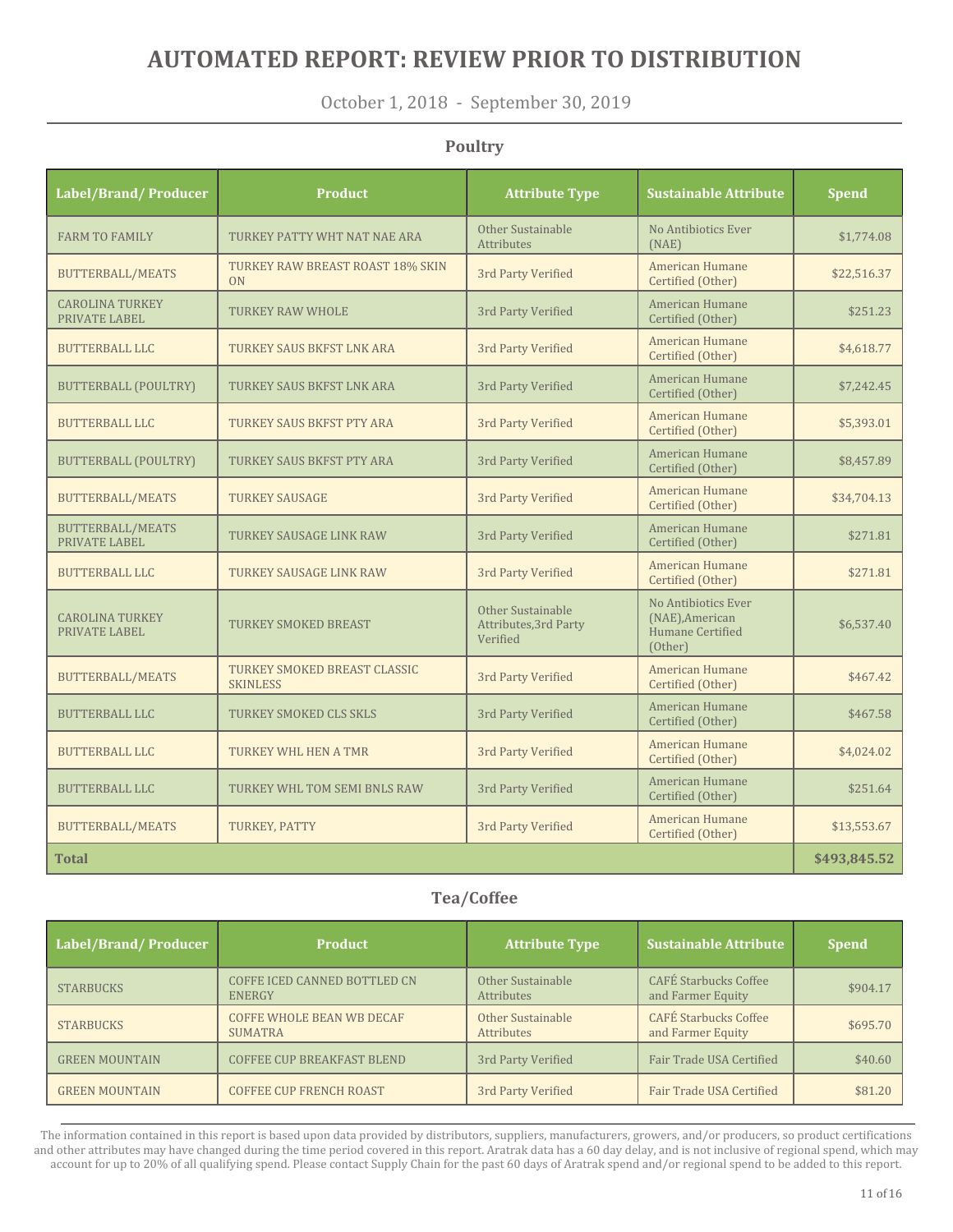October 1, 2018 - September 30, 2019

#### **Tea/Coffee**

| Label/Brand/ Producer | <b>Product</b>                                                                        | <b>Attribute Type</b>                  | <b>Sustainable Attribute</b>                                                                    | <b>Spend</b> |
|-----------------------|---------------------------------------------------------------------------------------|----------------------------------------|-------------------------------------------------------------------------------------------------|--------------|
| <b>GREEN MOUNTAIN</b> | COFFEE CUP GREEN MOUNTAIN FRENCH<br><b>VANILLA</b>                                    | 3rd Party Verified                     | Fair Trade USA Certified                                                                        | \$40.62      |
| <b>IAVA CITY</b>      | <b>COFFEE GOURMET</b>                                                                 | 3rd Party Verified                     | Rainforest Alliance<br>Certified                                                                | \$1,459.92   |
| <b>STARBUCK</b>       | <b>COFFEE GOURMET</b>                                                                 | Other Sustainable<br>Attributes        | <b>CAFÉ Starbucks Coffee</b><br>and Farmer Equity                                               | \$173.70     |
| <b>STARBUCKS</b>      | <b>COFFEE GOURMET BBB WB VERANDA</b>                                                  | Other Sustainable<br>Attributes        | <b>CAFÉ Starbucks Coffee</b><br>and Farmer Equity                                               | \$642.24     |
| <b>JAVA CITY</b>      | COFFEE GOURMET CAFE DEL CORAZON<br><b>FRAC PAK</b>                                    | 3rd Party Verified                     | <b>USDA</b> Certified Organic,<br>Fair Trade USA Certified                                      | \$79.13      |
| <b>JAVA CITY</b>      | COFFEE GOURMET CINNAMON TOAST                                                         | 3rd Party Verified                     | Rainforest Alliance<br>Certified                                                                | \$1,427.24   |
| <b>STARBUCKS</b>      | COFFEE GOURMET DECAF VIA ITALIAN<br><b>ROAST IP US</b>                                | Other Sustainable<br><b>Attributes</b> | <b>CAFÉ Starbucks Coffee</b><br>and Farmer Equity                                               | \$246.90     |
| <b>JAVA CITY</b>      | <b>COFFEE GOURMET DOUBLE BLACK</b>                                                    | 3rd Party Verified                     | Rainforest Alliance<br>Certified                                                                | \$204.09     |
| <b>JAVA CITY</b>      | <b>COFFEE GOURMET DOUBLE BLACK</b><br><b>RAINFOREST</b>                               | 3rd Party Verified                     | Rainforest Alliance<br>Certified                                                                | \$999.72     |
| <b>JAVA CITY</b>      | COFFEE GOURMET ECO GROUNDS ICED<br><b>COFFEE</b>                                      | 3rd Party Verified                     | <b>USDA</b> Certified Organic,<br>Rainforest Alliance<br>Certified, Fair Trade USA<br>Certified | \$789.68     |
| <b>STARBUCKS</b>      | COFFEE GOURMET FIT WB FT ITALIAN                                                      | Other Sustainable<br>Attributes        | <b>CAFÉ Starbucks Coffee</b><br>and Farmer Equity                                               | \$695.70     |
| <b>JAVA CITY</b>      | <b>COFFEE GOURMET HOUSE BLEND</b>                                                     | 3rd Party Verified                     | Rainforest Alliance<br>Certified                                                                | \$228.62     |
| <b>JAVA CITY</b>      | COFFEE GOURMET HOUSE BLEND FRAC<br><b>PAK</b>                                         | 3rd Party Verified                     | Rainforest Alliance<br>Certified                                                                | \$1,050.96   |
| <b>JAVA CITY</b>      | <b>COFFEE GOURMET TRADI</b>                                                           | 3rd Party Verified                     | <b>USDA</b> Certified Organic,<br>Fair Trade USA Certified                                      | \$58.79      |
| <b>JAVA CITY</b>      | <b>COFFEE GOURMET UTOPIAN BLEND</b><br><b>FRAC PAK</b>                                | 3rd Party Verified                     | <b>USDA</b> Certified Organic,<br>Fair Trade USA Certified                                      | \$158.26     |
| <b>STARBUCKS</b>      | COFFEE GOURMET VIA COLOMBIA IP US                                                     | Other Sustainable<br><b>Attributes</b> | <b>CAFÉ Starbucks Coffee</b><br>and Farmer Equity                                               | \$224.40     |
| <b>STARBUCKS</b>      | COFFEE GOURMET VIA ITALIAN ROAST IP<br><b>US</b>                                      | Other Sustainable<br>Attributes        | <b>CAFÉ Starbucks Coffee</b><br>and Farmer Equity                                               | \$224.40     |
| <b>STARBUCKS</b>      | COFFEE GOURMET VIA VERANDA IP US                                                      | Other Sustainable<br>Attributes        | <b>CAFÉ Starbucks Coffee</b><br>and Farmer Equity                                               | \$224.10     |
| <b>STARBUCKS</b>      | COFFEE ICED BOTTLED FRAPPUCCINO<br><b>VANILLA</b>                                     | Other Sustainable<br>Attributes        | <b>CAFÉ Starbucks Coffee</b><br>and Farmer Equity                                               | \$783.85     |
| <b>STARBUCKS</b>      | <b>COFFEE ICED CANNED BOTLED</b><br>STARBUCK DOUBLESHOT SALTED<br><b>CARMEL CREAM</b> | Other Sustainable<br>Attributes        | <b>CAFÉ Starbucks Coffee</b><br>and Farmer Equity                                               | \$211.83     |
| <b>STARBUCK</b>       | <b>COFFEE ICED CANNED BOTTLED</b>                                                     | Other Sustainable<br>Attributes        | <b>CAFÉ Starbucks Coffee</b><br>and Farmer Equity                                               | \$18.79      |
| <b>STARBUCKS</b>      | COFFEE ICED CANNED BOTTLED CN<br><b>DOUBLE SHOT WHT CHOC</b>                          | Other Sustainable<br>Attributes        | <b>CAFÉ Starbucks Coffee</b><br>and Farmer Equity                                               | \$519.68     |
| <b>STARBUCKS</b>      | COFFEE ICED CANNED BOTTLED CN<br>STARBUCKS DBL SHT LT                                 | Other Sustainable<br>Attributes        | <b>CAFÉ Starbucks Coffee</b><br>and Farmer Equity                                               | \$94.48      |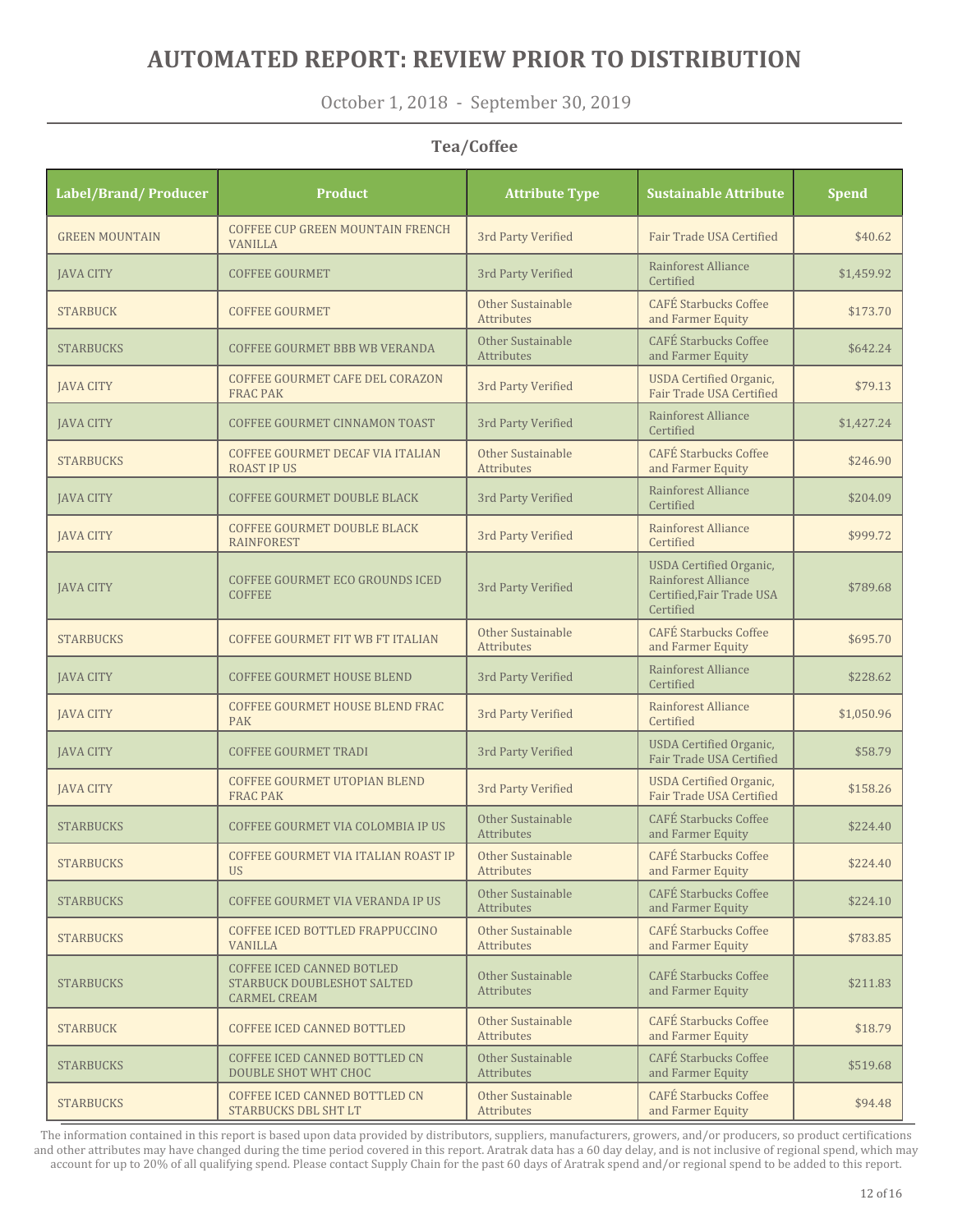October 1, 2018 - September 30, 2019

#### **Tea/Coffee**

| Label/Brand/Producer | <b>Product</b>                                                                     | <b>Attribute Type</b>                  | <b>Sustainable Attribute</b>                               | <b>Spend</b> |
|----------------------|------------------------------------------------------------------------------------|----------------------------------------|------------------------------------------------------------|--------------|
| <b>STARBUCKS</b>     | COFFEE ICED CANNED BOTTLED CN<br><b>STRBKS DSE HAZELNUT</b>                        | Other Sustainable<br><b>Attributes</b> | <b>CAFÉ Starbucks Coffee</b><br>and Farmer Equity          | \$317.23     |
| <b>STARBUCKS</b>     | COFFEE ICED CANNED BOTTLED DBLSHT                                                  | Other Sustainable<br>Attributes        | <b>CAFÉ Starbucks Coffee</b><br>and Farmer Equity          | \$485.63     |
| <b>STARBUCKS</b>     | COFFEE ICED CANNED BOTTLED DBT EN<br><b>MOCHA ENERGY</b>                           | Other Sustainable<br>Attributes        | <b>CAFÉ Starbucks Coffee</b><br>and Farmer Equity          | \$901.49     |
| <b>STARBUCKS</b>     | <b>COFFEE ICED CANNED BOTTLED</b><br>STARBUCK DOUBLESHOT ESPRESSO<br><b>CUBANO</b> | Other Sustainable<br>Attributes        | <b>CAFÉ Starbucks Coffee</b><br>and Farmer Equity          | \$37.20      |
| <b>STARBUCKS</b>     | <b>COFFEE ICED CANNED BOTTLES CN</b><br><b>STRBKDS</b>                             | Other Sustainable<br><b>Attributes</b> | <b>CAFÉ Starbucks Coffee</b><br>and Farmer Equity          | \$3.10       |
| <b>STARBUCKS</b>     | <b>COFFEE ICED VIA BLEND US</b>                                                    | Other Sustainable<br>Attributes        | <b>CAFÉ Starbucks Coffee</b><br>and Farmer Equity          | \$135.60     |
| <b>STARBUCK</b>      | <b>COFFEE INSTANT</b>                                                              | Other Sustainable<br>Attributes        | <b>CAFÉ Starbucks Coffee</b><br>and Farmer Equity          | \$269.70     |
| <b>JAVA CITY</b>     | COFFEE INSTANT CREAMY ICED COFFEE<br><b>LIQUID MIX</b>                             | 3rd Party Verified                     | <b>USDA</b> Certified Organic,<br>Fair Trade USA Certified | \$135.35     |
| <b>JAVA CITY</b>     | <b>COFFEE INSTANT DECAF CAFE VERDE</b>                                             | 3rd Party Verified                     | Rainforest Alliance<br>Certified                           | \$611.20     |
| <b>STARBUCK</b>      | COFFEE MANAUAL VIA PUMPKIN SPICE<br><b>US</b>                                      | Other Sustainable<br>Attributes        | <b>CAFÉ</b> Starbucks Coffee<br>and Farmer Equity          | \$190.08     |
| <b>JAVA CITY</b>     | <b>COFFEE MANUAL</b>                                                               | 3rd Party Verified                     | Rainforest Alliance<br>Certified                           | \$77.02      |
| <b>STARBUCK</b>      | <b>COFFEE MANUAL</b>                                                               | Other Sustainable<br><b>Attributes</b> | <b>CAFÉ Starbucks Coffee</b><br>and Farmer Equity          | \$5,302.05   |
| <b>STARBUCKS</b>     | <b>COFFEE MANUAL BBA WB WILLOW</b><br><b>BLEND</b>                                 | Other Sustainable<br><b>Attributes</b> | <b>CAFÉ Starbucks Coffee</b><br>and Farmer Equity          | \$17,727.20  |
| <b>STARBUCKS</b>     | <b>COFFEE MANUAL CAFFE VERONA</b><br><b>GROUND</b>                                 | Other Sustainable<br><b>Attributes</b> | <b>CAFÉ Starbucks Coffee</b><br>and Farmer Equity          | \$419.96     |
| <b>STARBUCKS</b>     | COFFEE MANUAL DES WB CDN DCF<br><b>ESPRES</b>                                      | Other Sustainable<br>Attributes        | <b>CAFÉ Starbucks Coffee</b><br>and Farmer Equity          | \$1,454.94   |
| <b>JAVA CITY</b>     | <b>COFFEE MANUAL FRENCH</b>                                                        | 3rd Party Verified                     | Rainforest Alliance<br>Certified                           | \$370.96     |
| <b>JAVA CITY</b>     | <b>COFFEE MANUAL FRENCH FRAC PAK</b>                                               | 3rd Party Verified                     | Rainforest Alliance<br>Certified                           | \$295.20     |
| <b>JAVA CITY</b>     | COFFEE MANUAL FRENCH ROAST FRAC<br><b>PAK</b>                                      | 3rd Party Verified                     | Fair Trade USA Certified                                   | \$242.52     |
| <b>STARBUCKS</b>     | <b>COFFEE MANUAL FRENCH ROAST</b><br><b>GROUND PORTION</b>                         | Other Sustainable<br>Attributes        | <b>CAFÉ Starbucks Coffee</b><br>and Farmer Equity          | \$224.40     |
| <b>JAVA CITY</b>     | <b>COFFEE MANUAL HAZELNUT</b>                                                      | 3rd Party Verified                     | Rainforest Alliance<br>Certified                           | \$315.12     |
| <b>JAVA CITY</b>     | COFFEE MANUAL HAZELNUT FRAC PAK                                                    | 3rd Party Verified                     | Rainforest Alliance<br>Certified                           | \$1,982.52   |
| <b>STARBUCKS</b>     | <b>COFFEE MANUAL OYB WB YUKON</b>                                                  | Other Sustainable<br>Attributes        | <b>CAFÉ Starbucks Coffee</b><br>and Farmer Equity          | \$759.24     |
| <b>STARBUCKS</b>     | <b>COFFEE MANUAL PIKE PLACE ROAST</b>                                              | Other Sustainable<br>Attributes        | <b>CAFÉ Starbucks Coffee</b><br>and Farmer Equity          | \$224.40     |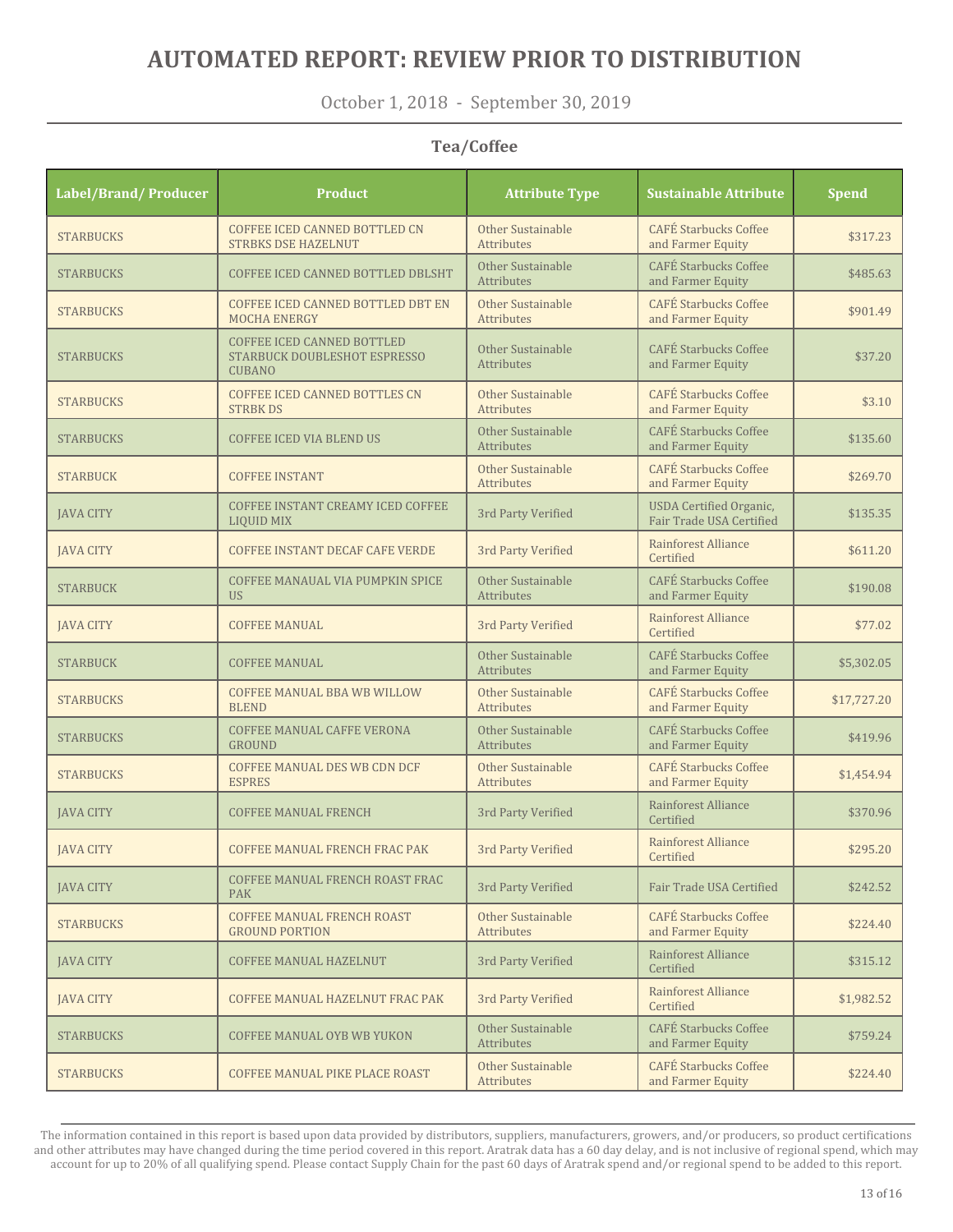October 1, 2018 - September 30, 2019

#### **Tea/Coffee**

| Label/Brand/ Producer | <b>Product</b>                                                | <b>Attribute Type</b>                  | <b>Sustainable Attribute</b>                               | <b>Spend</b> |
|-----------------------|---------------------------------------------------------------|----------------------------------------|------------------------------------------------------------|--------------|
| <b>STARBUCKS</b>      | <b>COFFEE MANUAL PIKE PLACE ROAST</b><br><b>BULLETS</b>       | Other Sustainable<br><b>Attributes</b> | <b>CAFÉ Starbucks Coffee</b><br>and Farmer Equity          | \$27,655.60  |
| <b>STARBUCKS</b>      | <b>COFFEE MANUAL TERRAZA BLEND</b><br><b>PORTION</b>          | Other Sustainable<br><b>Attributes</b> | <b>CAFÉ Starbucks Coffee</b><br>and Farmer Equity          | \$21,965.16  |
| <b>STARBUCKS</b>      | <b>COFFEE MANUAL TVNA EARL GREY</b><br><b>CREM FLFB</b>       | Other Sustainable<br>Attributes        | <b>CAFÉ Starbucks Coffee</b><br>and Farmer Equity          | \$968.32     |
| <b>JAVA CITY</b>      | <b>COFFEE MANUAL VANILLA BEAN</b>                             | 3rd Party Verified                     | Fair Trade USA Certified                                   | \$419.86     |
| <b>JAVA CITY</b>      | COFFEE MANUAL VANILLA BEAN FRAC<br><b>PAK</b>                 | 3rd Party Verified                     | Fair Trade USA Certified                                   | \$2,065.66   |
| <b>STARBUCK</b>       | <b>COFFEE WHOLE BEAN</b>                                      | Other Sustainable<br>Attributes        | <b>CAFÉ Starbucks Coffee</b><br>and Farmer Equity          | \$4,680.00   |
| <b>STARBUCK</b>       | <b>COFFEE WHOLE BEAN ANNIVERSARY</b><br><b>BLEND</b>          | Other Sustainable<br>Attributes        | <b>CAFÉ Starbucks Coffee</b><br>and Farmer Equity          | \$1,155.00   |
| <b>STARBUCKS</b>      | <b>COFFEE WHOLE BEAN CAFFE CAFFE</b><br><b>VERONA</b>         | Other Sustainable<br>Attributes        | <b>CAFÉ Starbucks Coffee</b><br>and Farmer Equity          | \$2,243.60   |
| <b>STARBUCKS</b>      | <b>COFFEE WHOLE BEAN CBR COLD BREW</b>                        | Other Sustainable<br>Attributes        | <b>CAFÉ Starbucks Coffee</b><br>and Farmer Equity          | \$415.92     |
| <b>JAVA CITY</b>      | <b>COFFEE WHOLE BEAN DECAF CAFE DEL</b><br>CORAZON            | 3rd Party Verified                     | <b>USDA</b> Certified Organic,<br>Fair Trade USA Certified | \$530.40     |
| <b>STARBUCKS</b>      | COFFEE WHOLE BEAN DECAF DED WB<br><b>DCF PIKE PLACE</b>       | Other Sustainable<br>Attributes        | <b>CAFÉ Starbucks Coffee</b><br>and Farmer Equity          | \$944.28     |
| <b>STARBUCKS</b>      | <b>COFFEE WHOLE BEAN DECAF ESPRESSO</b><br><b>ROAST</b>       | Other Sustainable<br>Attributes        | <b>CAFÉ Starbucks Coffee</b><br>and Farmer Equity          | \$3,745.60   |
| <b>JAVA CITY</b>      | COFFEE WHOLE BEAN DECAF VALEROSO                              | 3rd Party Verified                     | <b>USDA</b> Certified Organic                              | \$73.40      |
| <b>STARBUCKS</b>      | <b>COFFEE WHOLE BEAN DECAF VERONA</b><br><b>BLEND</b>         | Other Sustainable<br><b>Attributes</b> | <b>CAFÉ Starbucks Coffee</b><br>and Farmer Equity          | \$16,473.45  |
| <b>STARBUCKS</b>      | <b>COFFEE WHOLE BEAN EDB CAN PIKE</b><br><b>PLACE ROASTED</b> | Other Sustainable<br>Attributes        | <b>CAFÉ Starbucks Coffee</b><br>and Farmer Equity          | \$633.54     |
| <b>STARBUCKS</b>      | COFFEE WHOLE BEAN ESPRESSO ROAST                              | Other Sustainable<br>Attributes        | <b>CAFÉ Starbucks Coffee</b><br>and Farmer Equity          | \$40,554.40  |
| <b>JAVA CITY</b>      | <b>COFFEE WHOLE BEAN ESPRESSO</b><br><b>VALEROSO</b>          | 3rd Party Verified                     | Rainforest Alliance<br>Certified                           | \$1,218.55   |
| <b>STARBUCKS</b>      | <b>COFFEE WHOLE BEAN GOURMET CAN</b><br>GUATEMALA             | Other Sustainable<br>Attributes        | <b>CAFÉ Starbucks Coffee</b><br>and Farmer Equity          | \$695.70     |
| <b>STARBUCKS</b>      | <b>COFFEE WHOLE BEAN GOURMET CAN</b><br>KOMODO DRAGON         | Other Sustainable<br>Attributes        | <b>CAFÉ Starbucks Coffee</b><br>and Farmer Equity          | \$759.24     |
| <b>STARBUCKS</b>      | <b>COFFEE WHOLE BEAN GOURMET CAN</b><br><b>VERONA</b>         | Other Sustainable<br>Attributes        | <b>CAFÉ Starbucks Coffee</b><br>and Farmer Equity          | \$695.70     |
| <b>STARBUCKS</b>      | COFFEE WHOLE BEAN GUATEMALA CASI<br><b>CIELO</b>              | Other Sustainable<br>Attributes        | <b>CAFÉ Starbucks Coffee</b><br>and Farmer Equity          | \$573.60     |
| <b>STARBUCKS</b>      | COFFEE WHOLE BEAN ITALIAN ROAST                               | Other Sustainable<br>Attributes        | <b>CAFÉ Starbucks Coffee</b><br>and Farmer Equity          | \$1,502.05   |
| <b>STARBUCKS</b>      | COFFEE WHOLE BEAN KOMODO DRAGON<br><b>ROASTED</b>             | Other Sustainable<br>Attributes        | <b>CAFÉ Starbucks Coffee</b><br>and Farmer Equity          | \$885.40     |
| <b>JAVA CITY</b>      | COFFEE WHOLE BEAN NICARAGUA SAN<br><b>FRANCISCO</b>           | 3rd Party Verified                     | Rainforest Alliance<br>Certified                           | \$32.73      |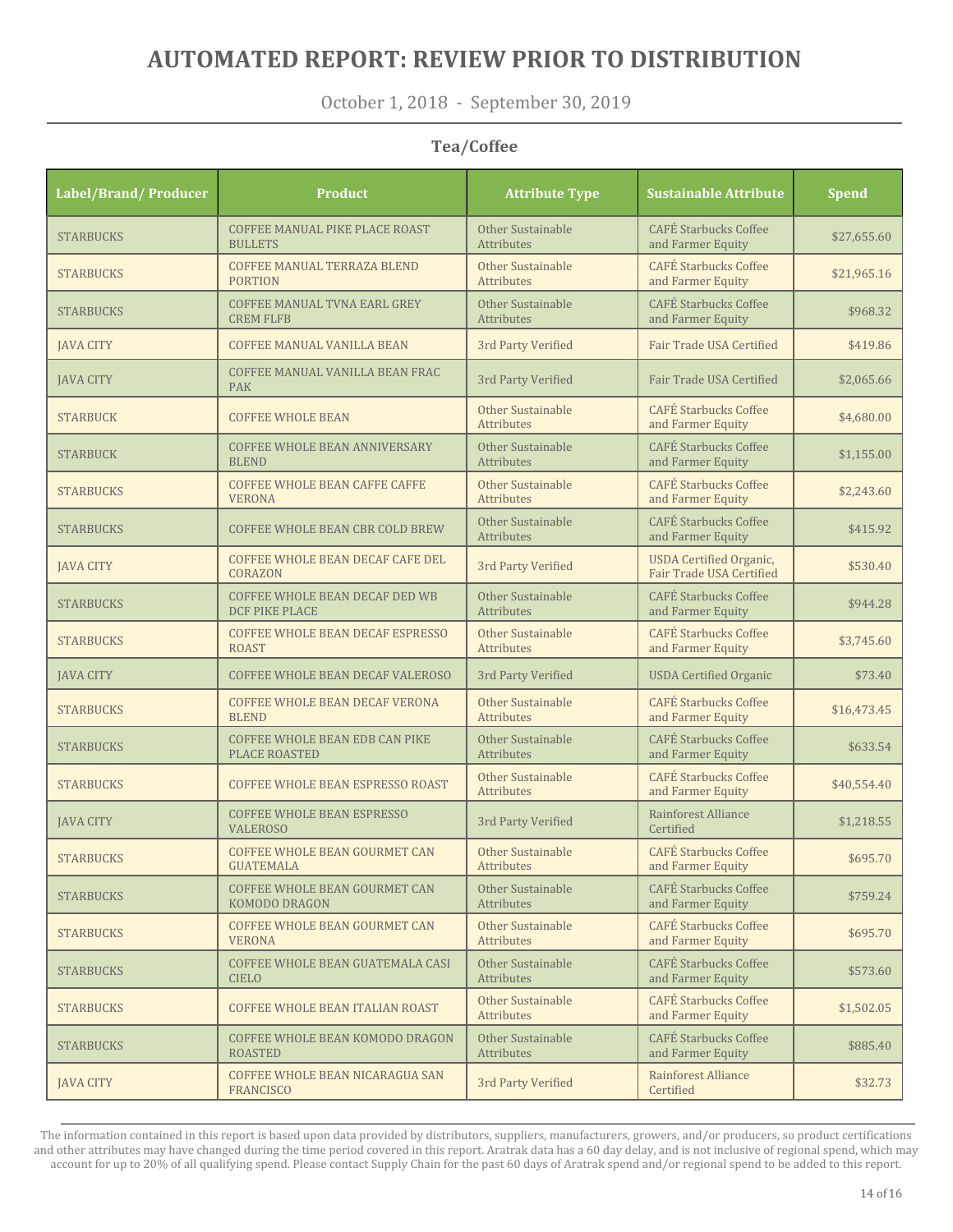October 1, 2018 - September 30, 2019

#### **Tea/Coffee**

| <b>Label/Brand/Producer</b>              | <b>Product</b>                                              | <b>Attribute Type</b>                  | <b>Sustainable Attribute</b>                                                | <b>Spend</b> |
|------------------------------------------|-------------------------------------------------------------|----------------------------------------|-----------------------------------------------------------------------------|--------------|
| <b>STARBUCK</b>                          | <b>COFFEE WHOLE BEAN SBL WB RIFT</b><br><b>VALLEY BL</b>    | Other Sustainable<br>Attributes        | <b>CAFÉ Starbucks Coffee</b><br>and Farmer Equity                           | \$580.20     |
| <b>STARBUCK</b>                          | COFFEE WHOLE BEAN SGM WB CHIAPAS<br><b>MEXICO</b>           | Other Sustainable<br>Attributes        | <b>CAFÉ Starbucks Coffee</b><br>and Farmer Equity                           | \$160.02     |
| <b>STARBUCK</b>                          | <b>COFFEE WHOLE BEAN SIG WB CS</b><br><b>SIGNATURE</b>      | Other Sustainable<br>Attributes        | <b>CAFÉ Starbucks Coffee</b><br>and Farmer Equity                           | \$5,450.90   |
| <b>STARBUCKS</b>                         | <b>COFFEE WHOLE BEAN SUMATRA</b>                            | Other Sustainable<br>Attributes        | <b>CAFÉ Starbucks Coffee</b><br>and Farmer Equity                           | \$1,062.10   |
| <b>STARBUCK</b>                          | <b>COFFEE WHOLE BEAN SUMATRA</b>                            | Other Sustainable<br>Attributes        | <b>CAFÉ Starbucks Coffee</b><br>and Farmer Equity                           | \$50.04      |
| <b>STARBUCK</b>                          | <b>COFFEE WHOLE BEAN WB VIENNESE</b>                        | Other Sustainable<br>Attributes        | <b>CAFÉ Starbucks Coffee</b><br>and Farmer Equity                           | \$1,639.40   |
| <b>STARBUCKS</b>                         | <b>EDB PIKE PLACE RS</b>                                    | Other Sustainable<br>Attributes        | <b>CAFÉ Starbucks Coffee</b><br>and Farmer Equity                           | \$480.33     |
| <b>STARBUCK</b>                          | <b>ESPRESSO</b>                                             | Other Sustainable<br>Attributes        | <b>CAFÉ Starbucks Coffee</b><br>and Farmer Equity                           | \$18.79      |
| <b>STARBUCK</b>                          | <b>ESPRESSO PL STARBUCK SALTED</b><br><b>CARAMELIC</b>      | Other Sustainable<br>Attributes        | <b>CAFÉ Starbucks Coffee</b><br>and Farmer Equity                           | \$57.87      |
| <b>IAVA CITY</b>                         | ESPRESSO VALEROSO GROUND                                    | 3rd Party Verified                     | <b>USDA</b> Certified Organic,<br>Fair Trade America<br>(International FLO) | \$5.98       |
| <b>STARBUCKS</b>                         | <b>FRAPPUCCINO WHITE CHOCOLATE</b><br><b>MOCHANR</b>        | Other Sustainable<br><b>Attributes</b> | <b>CAFÉ Starbucks Coffee</b><br>and Farmer Equity                           | \$93.95      |
| <b>KEVITA</b>                            | ISOTONICS BOTTLE SS MASTER BREW<br>KOMBUCHA PINEAPPLE PEACH | 3rd Party Verified                     | <b>USDA</b> Certified Organic                                               | \$175.50     |
| <b>STARBUCKS</b>                         | STARBUCK DOUBLE SHOT ENERGY MIX<br><b>MOCHA CAN</b>         | Other Sustainable<br><b>Attributes</b> | <b>CAFÉ Starbucks Coffee</b><br>and Farmer Equity                           | \$22.42      |
| <b>JAVA CITY</b>                         | <b>TEA</b>                                                  | 3rd Party Verified                     | Fair Trade USA Certified                                                    | \$111.67     |
| <b>LIPTON - UNILEVER</b>                 | <b>TEA</b>                                                  | 3rd Party Verified                     | Rainforest Alliance<br>Certified                                            | \$177.73     |
| <b>BIGELOW</b>                           | TEA BAGS ASSORTED GREEN THREE<br><b>VARIETIES</b>           | Other Sustainable<br>Attributes        | Non GMO Verified                                                            | \$17.63      |
| <b>BIGELOW</b>                           | TEA BAGS ASSORTED GREEN VARIETIES                           | Other Sustainable<br>Attributes        | Non GMO Verified                                                            | \$1,910.17   |
| <b>S &amp; D COFFEE PRIVATE</b><br>LABEL | TEA FILTER POUCHES ICED AUTO BREW<br><b>FLTR POUCH</b>      | 3rd Party Verified                     | Rainforest Alliance<br>Certified, Fair Trade USA<br>Certified               | \$31.16      |
| <b>LIPTON - UNILEVER</b>                 | TEA ICED BAGS SMOOTH BLEND                                  | 3rd Party Verified                     | Rainforest Alliance<br>Certified                                            | \$53.88      |
| <b>LIPTON - PEPSI</b>                    | TEA ICED BOTTLES PURE LEAF EXTRA<br><b>SWEET</b>            | 3rd Party Verified                     | Rainforest Alliance<br>Certified                                            | \$1,956.15   |
| <b>LIPTON - PEPSI</b>                    | TEA ICED BOTTLES PURE LEAF GREEN<br><b>TEA HONEY</b>        | 3rd Party Verified                     | Rainforest Alliance<br>Certified                                            | \$578.52     |
| <b>LIPTON - PEPSI</b>                    | TEA ICED BOTTLES PURE LEAF ICED TEA<br>& LEMONADE           | 3rd Party Verified                     | Rainforest Alliance<br>Certified                                            | \$465.68     |
| <b>LIPTON - PEPSI</b>                    | TEA ICED BOTTLES PURE LEAF ICED TEA<br><b>SWEET</b>         | 3rd Party Verified                     | Rainforest Alliance<br>Certified                                            | \$3.20       |